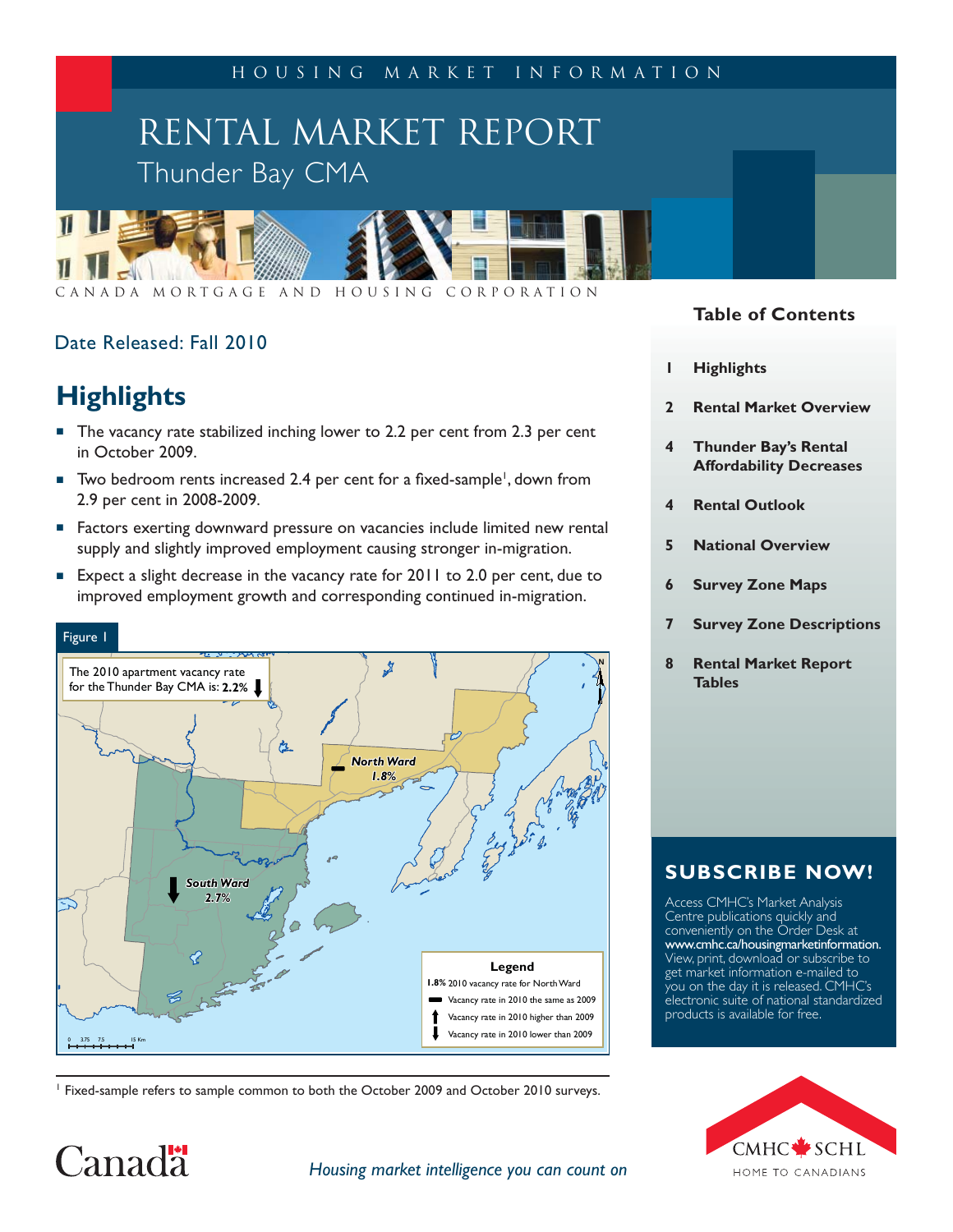

# **Rental Market Overview**

# **Thunder Bay vacancy rate falls slightly**

The vacancy rate among apartments with at least three units  $(3+)$  in the Thunder Bay Census Metropolitan Area (CMA) returned to 2.2 per cent in October 2010 from 2.3 per cent in October 2009, according to the Fall 2010 Rental Market Survey (RMS) data released in December by Canada Mortgage and Housing Corporation (CMHC). (See Table 1.1.1)

With the October vacancy rate's slight decrease, Thunder Bay now becomes the CMA with the ninth lowest vacancy rate of 35 centres with populations over 100,000 in Canada. Northern Ontario's other major centre, Sudbury saw its rate rise to 3.0 per cent from 2.9 per cent last year. Meanwhile, elsewhere in Northwestern Ontario, Kenora's vacancy rate increased to 3.9 per cent in October 2010, up from 0.8 per cent in October 2009.

# **Rental Demand Increases Slightly**

The vacancy rate in Thunder Bay

dipped slightly this year for a variety of reasons. Employment has improved 0.6 per cent between 2009 and 2010. Employment in the service sector and 18-24 age groups have performed reasonably well of late, possibly increasing rental demand, as young adults are more likely to rent rather than own.

After several years of negative news, Thunder Bay migration, which turned positive in 2008-09 has worked to help lower the vacancy rate in

2010. International migration and intraprovincial migration are the sources of the improved picture for migration.

Enrolment in post-secondary institutions has been growing in Thunder Bay continuing to be a strong source of rental demand. Less space in student housing has caused a spillover in the private market creating demand for units located in proximity to Lakehead University and Confederation College. Of the new enrolments in the fall of 2010, Lakehead University is reporting a higher percentage of Grade 12 graduates of total enrolments at the expense of mature students.

New rental supply of any significance continues to be non-existent. Space being created in existing homes, created through additions, renovations or conversions and condominiums being rented have undoubtedly proven to be the only new units to come on stream in a number of years. As has been reported, twelve rental units were completed in 2008, and very few since.

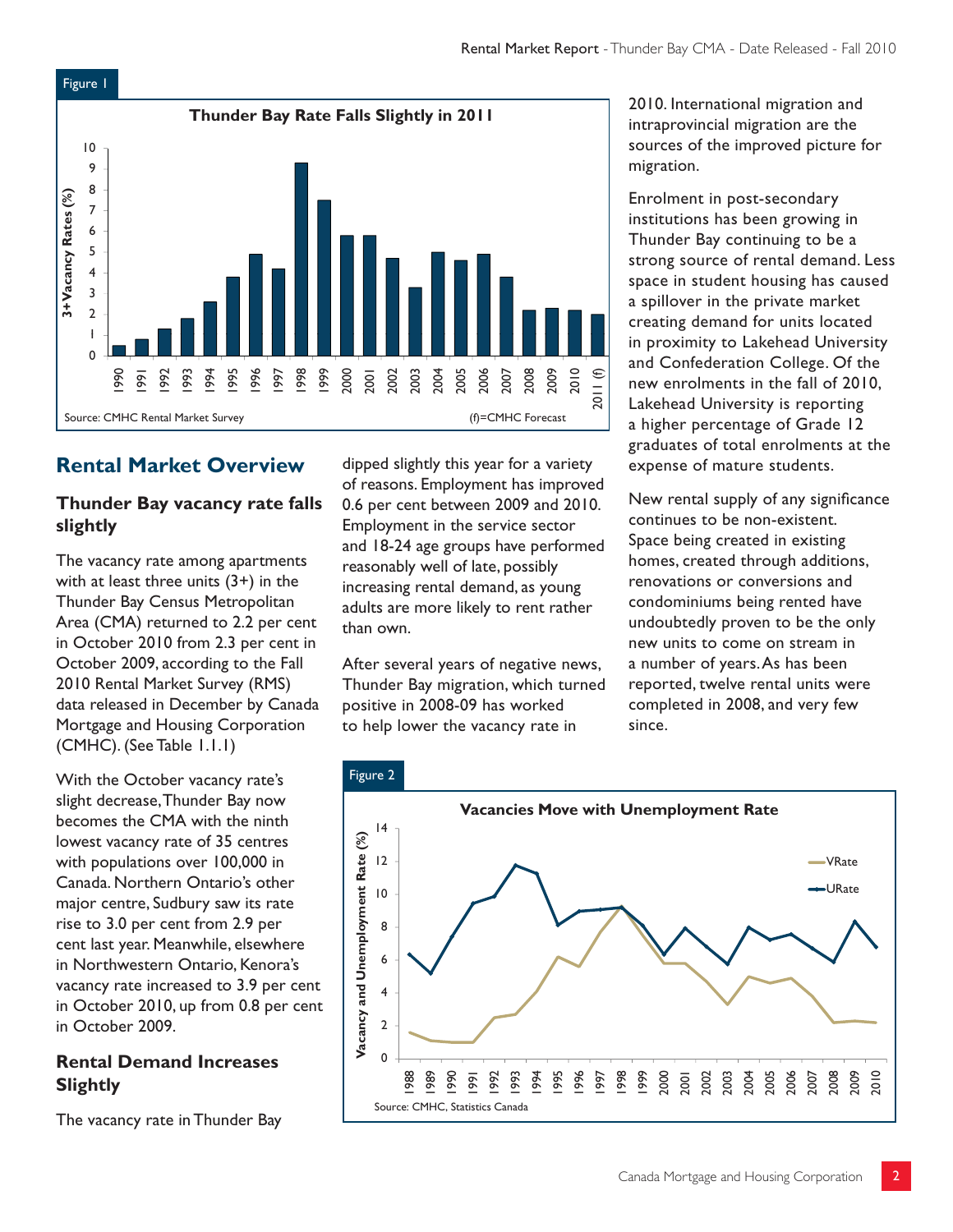# **Purchasers of resale housing infl uence rental market**

With the vacancy rate falling only one tenth of one per cent, there had to be factors exerting upward pressure on vacancies in Thunder Bay. The resale market, despite slowing after May 2010, was vibrant enough that the rental market did lose households to homeownership as first time homebuyers took advantage of low mortgage rates and mildly improving employment conditions in Thunder Bay.

## **Thunder Bay fixed sample rents rise**

Fixed-sample rents for two-bedroom units increased 2.4 per cent from 2009 to 2010, down from the 2.9 per cent increase last year. (See Table 1.1.5) As Thunder Bay began coming out of the downturn that prevailed in 2009, some landlords might have suppressed rent increases following concerns pertaining many renters moving into homeownership as a result of a low mortgage rate matched with a modest economic recovery. Also, with availability declining more than vacancy rates this year versus last, landlords were unable to capture market rent as fewer units turned over when compared to this time last year. Nonetheless, the small rent increase still leaves Thunder Bay in fourth place in the province in terms of the highest year-over-year rent increases for CMA's in Ontario.

# **One-bedroom vacancies dive**

The overall vacancy rate fell slightly due mainly to the influence of Thunder Bay's one bedroom stock which saw its vacancy rate fall to 2.4 per cent in October this year from 3.5 per cent in October 2009.

The analysis of the market by unit count showed that the larger the structure, the lower the vacancy rate. The vacancy rate for structures with 3-5 and 6-19 units are 3.9 and 3.4 per cent respectively, higher than market. Structures with larger projects posted a vacancy rate lower than the market, which may relate to their younger age and potentially having more amenities than their smaller counterparts in the city.

The preponderance of larger structures with more amenities may have some definite appeal to empty nesters or young households migrating into Thunder Bay from a smaller Northwestern Ontario community. (See Table 1.3.1) Thunder Bay and Northwestern Ontario have a population base that is older than both the Canadian and Ontario average. These members of the population may desire a more maintenance-free lifestyle, which rental tenure provides, given the shortage of alternative housing choices in Thunder Bay.

Not only unit count but structure age is an important variable in terms of popularity in the marketplace. Buildings between 20 and 50 years of age tend to be the most popular. Many of the larger blocks in this age range are part of larger portfolios that tend to have better overall records related to maintenance and upkeep. (See Table 1.2.1)

Vacancies by rent range do depict higher vacancy rates in units with rents under \$600 implying that there could be some movement occurring with renters moving from lower priced accommodations to higherpriced units. (See Table 1.4).

# **Thunder Bay has relatively modest average rents**

Newer structures command higher rents. For instance, rents in structures completed after 1990 average \$920 for a two-bedroom apartment. The average two bedroom rent is the lowest of any of the metropolitan areas in Ontario with the exception of Windsor so the high end of market is still relatively affordable in this context. It stands to reason that the high end of market unit is a better kept unit with better

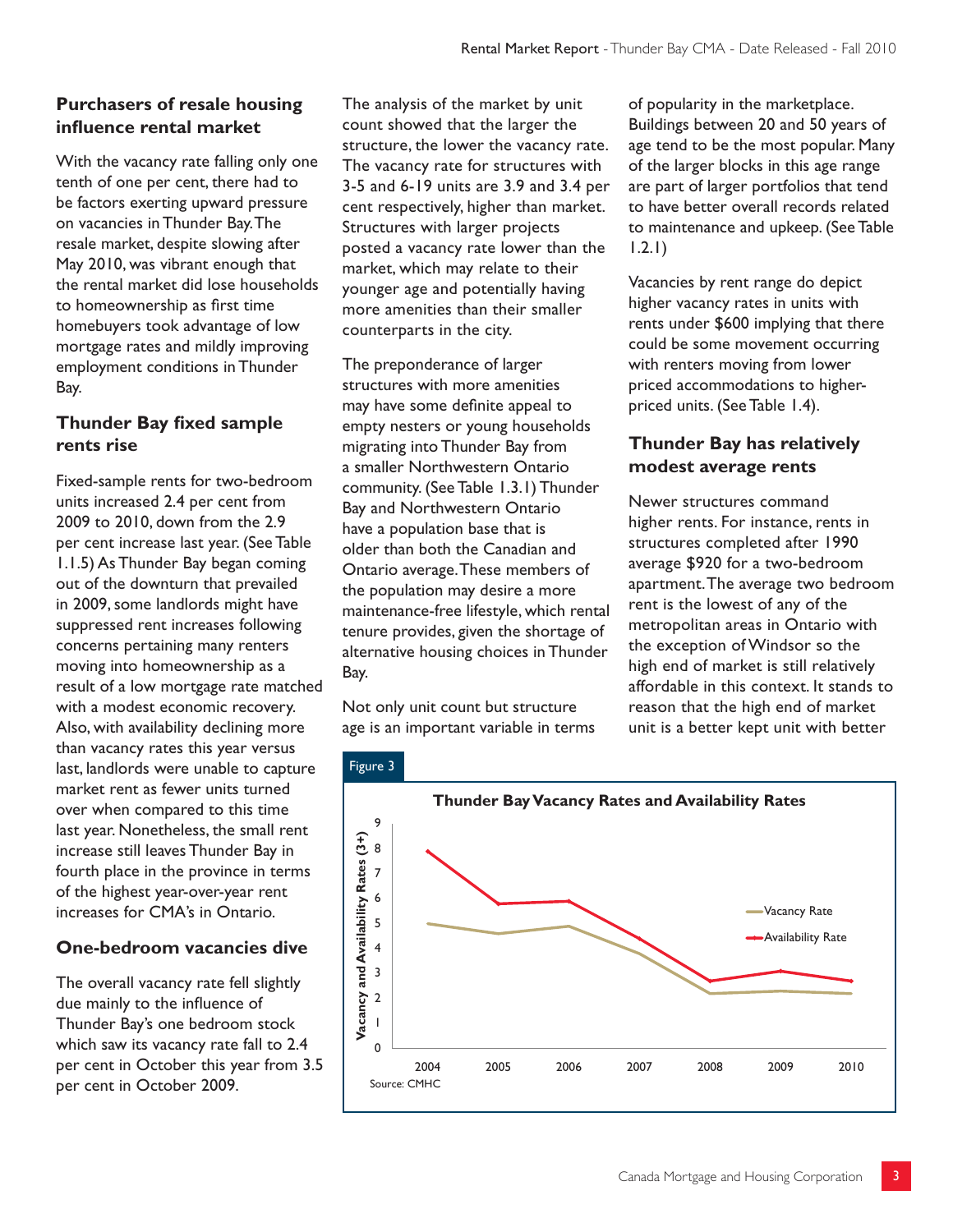amenities and maintenance record than their lower priced counterparts. (see Table 1.2.2)

# **Thunder Bay's Rental Affordability Decreases**

CMHC's rental affordability indicator for Thunder Bay decreased slightly, as median rents increases rose while renter incomes fell. The rental affordability indicator is estimated at 82 in 2010, below the 14-year average for the indicator which is 94. The indicator of 100 means that, on average, renters are spending exactly 30 per cent of their median income for a two-bedroom apartment.

# **Rental Outlook**

Thunder Bay's vacancy rate has recently stayed low as the local unemployment rate has remained low. This will continue over the next 12 months to generally support lower vacancy rates.

Migration, which turned positive in 2008-09 for Thunder Bay, will work to lower the vacancy rate. International migration and intraprovincial migration are the sources of the positive picture. Migrants under 25 have arrived in the greatest numbers, many of whom are renters themselves, or at least children of would-be

renters. On the other hand, mortgage rates will continue near historic lows providing good conditions for homeownership.

On balance, the vacancy rate should fall to 2.0 per cent in 2011.

Lower vacancy rates will drive up rents, but only 1.0 per cent in 2011.

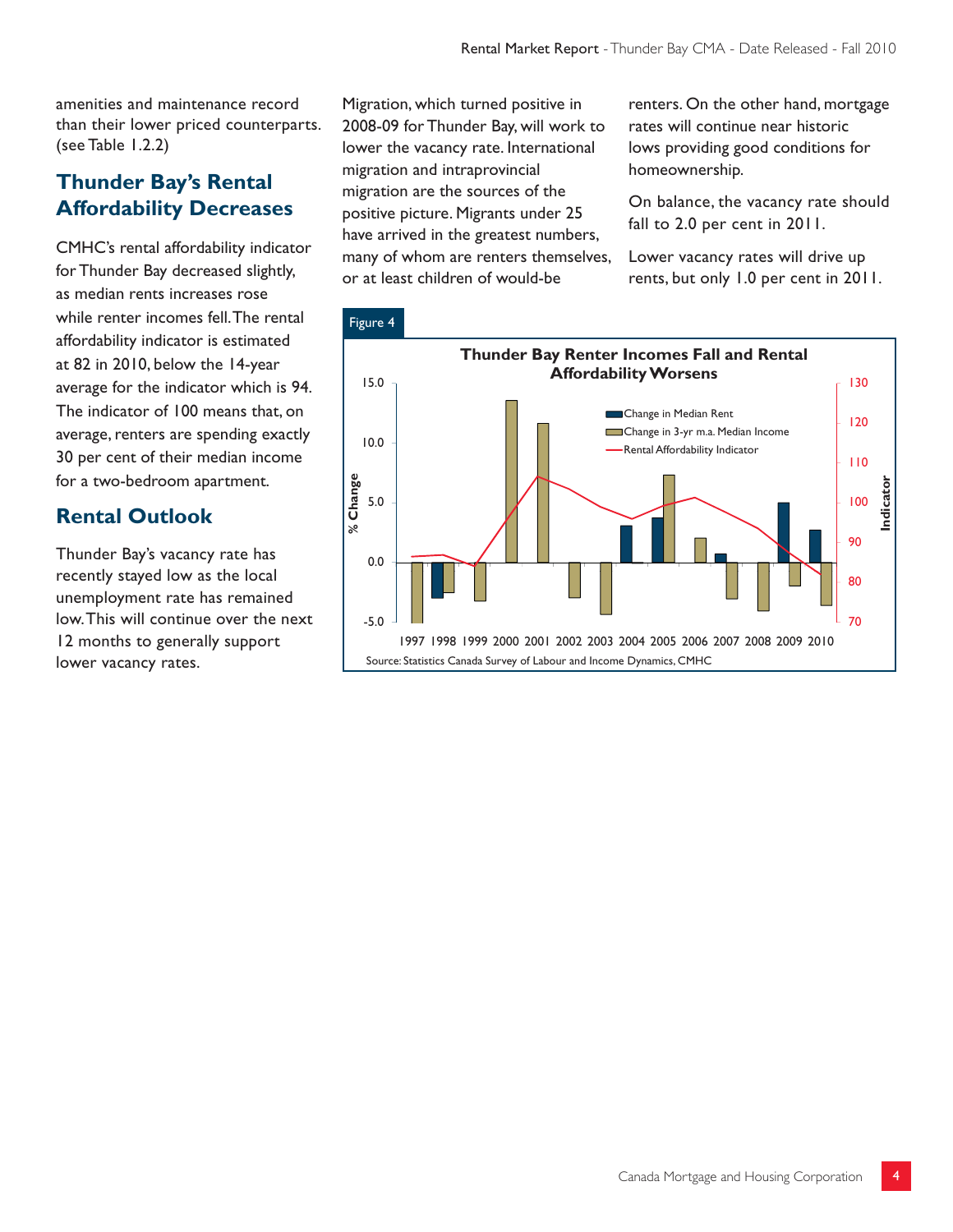# **National Vacancy Rate Decreased in October 2010**

The average rental apartment vacancy rate in Canada's 35 major centres decreased to 2.6 per cent in October 2010 from 2.8 in October 2009.

Immigration continues to be a strong driver in increasing rental housing demand. Recent immigrants tend to rent first before becoming homeowners. Also, improving economic conditions have likely boosted the demand for rental housing, thus pushing vacancy rates downward. Moderating this, however, is lower levels of youth employment, which likely reduced household formation among young adults (under 24 years of age) who are predominantly renters.

The Canadian average two-bedroom rent in new and existing structures was \$860 in 2010 compared to \$836 in 2009. With respect to the CMAs, the highest average monthly rents for two-bedroom apartments in new and existing structures in Canada's major centres were in Vancouver (\$1,195), Toronto (\$1,123), Calgary (\$1,069), Ottawa-Gatineau (Ontario Part \$1,048), Victoria (\$1,024), and Edmonton (\$1,015).These are the only major centres with average rents at or above \$1,000 per month. The lowest average monthly rents for two-bedroom apartments were in Trois-Rivières (\$533), Saguenay (\$535) and Sherbrooke (\$566).

Provincially, the highest average monthly rents were in Alberta (\$1,036), British Columbia (\$1,019) and Ontario (\$980), while the lowest monthly rents were in Québec (\$666), Newfoundland and Labrador, and New Brunswick (both \$668).

1

Year-over-year comparison of average rents can be slightly misleading because rents in newly built structures tend to be higher than in existing buildings. By excluding new structures, we can get a better indication of actual rent increases paid by tenants. The average rent for two-bedroom apartments in existing structures across Canada's 35 major centres increased 2.4 per cent between October 2009 and October 2010, a similar pace of rent increase to what was observed between October 2008 and October 2009 (2.3 per cent). The major centres with the largest increases in average rent were St. John's (8.9 per cent), Regina (6.3 per cent) and Winnipeg (4.5 per cent). These increases reflect the tight rental market conditions prevailing in these CMAs. Average rents in existing structures decreased in Calgary (-2.7 per cent), and Windsor (-0.4 per cent).

CMHC's October 2010 Rental Market Survey also covers condominium apartments offered for rent in Calgary, Edmonton, Montréal, Ottawa, Québec, Regina, Saskatoon, Toronto, Vancouver, and Victoria. Vacancy rates for rental condominium apartments were 2.0 per cent or below in 6 of the 10 centres surveyed. Rental condominium vacancy rates were the lowest in Saskatoon (0.9 per cent), Regina (1.4 per cent) and Victoria (1.6 per cent). The highest vacancy rates for rental condominium apartments occurred in Edmonton (5.2 per cent), Calgary (5.2 per cent) and Montréal (4.2 per cent). The highest average monthly rents for two-bedroom condominium apartments were in

Vancouver (\$1,610), Toronto (\$1,590), Calgary (\$1,385) and Ottawa-Gatineau (Ontario part, \$1,212). All surveyed centres posted average monthly rents for two-bedroom condominium apartments that were higher than average monthly rents for two-bedroom private apartments in the conventional rental market.

| <b>Apartment Vacancy Rates (%)</b> |                |                      |
|------------------------------------|----------------|----------------------|
| by Major Centres                   |                |                      |
|                                    |                | <b>Oct-09 Oct-10</b> |
| Abbotsford                         | 6.1            | 6.5                  |
| <b>Barrie</b>                      | 3.8            | 3.4                  |
| <b>Brantford</b>                   | 3.3            | 3.7                  |
| Calgary                            | 5.3            | 3.6                  |
| Edmonton                           | 4.5            | 4.2                  |
| Gatineau                           | 2.2            | 2.5                  |
| <b>Greater Sudbury</b>             | 2.9            | 3.0                  |
| Guelph                             | 4.1            | 3.4                  |
| Halifax                            | 2.9            | 2.6                  |
| Hamilton                           | 4.0            | 3.7                  |
| Kelowna                            | 3.0            | 3.5                  |
| Kingston                           | 1.3            | 1.0                  |
| Kitchener                          | 3.3            | 2.6                  |
| London                             | 5.0            | 5.0                  |
| Moncton                            | 3.8            | 4.2                  |
| Montréal                           | 2.5            | 2.7                  |
| Oshawa                             | 4.2            | 3.0                  |
| Ottawa                             | 1.5            | 1.6                  |
| Peterborough                       | 6.0            | 4.1                  |
| Québec                             | 0.6            | 1.0                  |
| Regina                             | 0.6            | 1.0                  |
| Saguenay                           | 1.5            | 1.8                  |
| Saint John                         | 3.6            | 5.1                  |
| Saskatoon                          | 1.9            | 2.6                  |
| Sherbrooke                         | 3.9            | 4.6                  |
| St. Catharines-Niagara             | 4.4            | 4.4                  |
| St. John's                         | 0.9            | IJ                   |
| Thunder Bay                        | 2.3            | 2.2                  |
| Toronto                            | 3.1            | 2.1                  |
| Trois-Rivières                     | 2.7            | 3.9                  |
| Vancouver                          | 2.1            | 1.9                  |
| Victoria                           | 1.4            | 1.5                  |
| Windsor                            | 13.0           | 10.9                 |
| Winnipeg                           | $\overline{L}$ | 0.8                  |
| Total                              | 2.8            | 2.6                  |

 Major centres are based on Statistics Canada Census Metropolitan Areas (CMAs) with the exception of the Ottawa-Gatineau CMA which is treated as two centres for Rental Market Survey purposes and Charlottetown which is a Census Agglomeration (CA).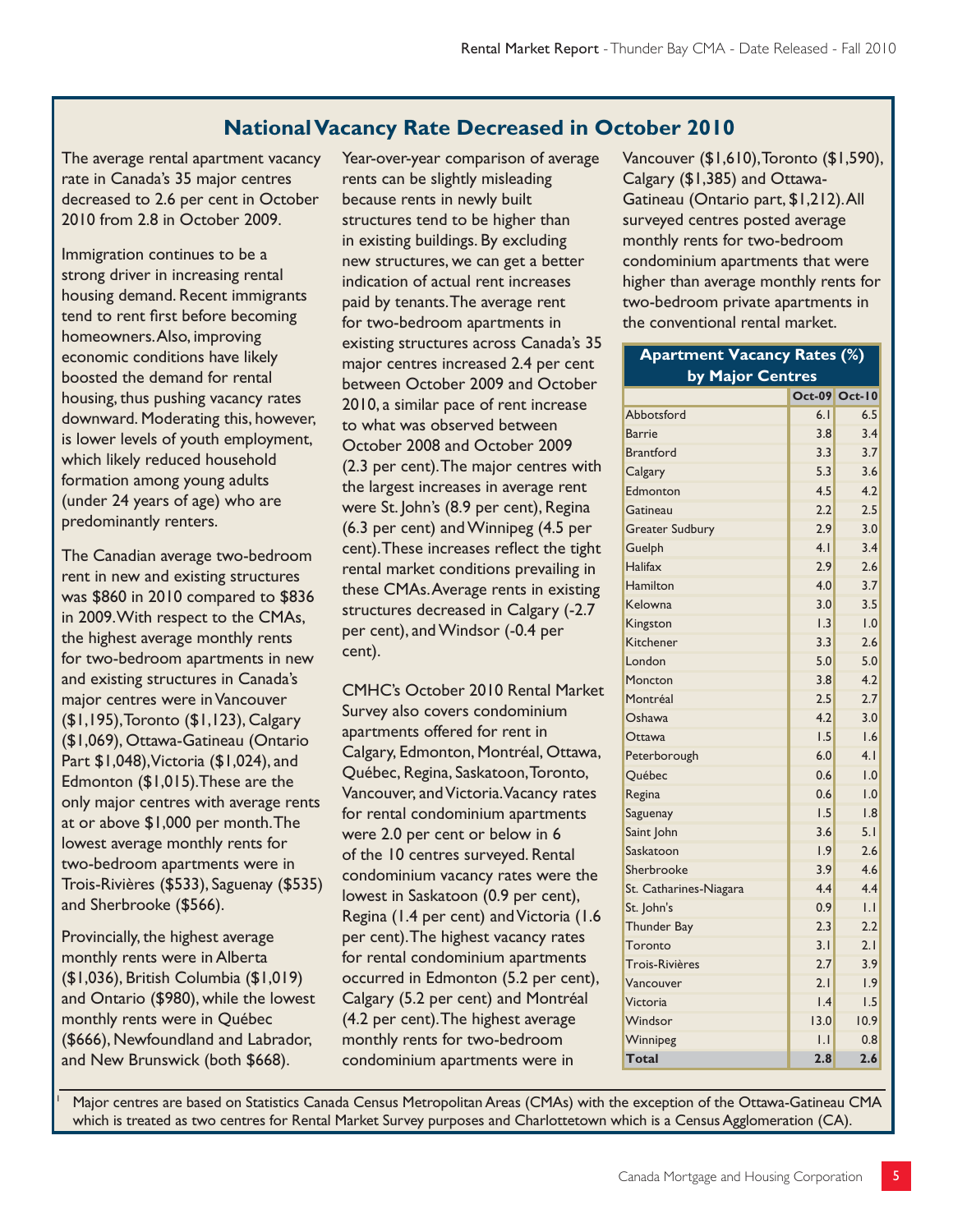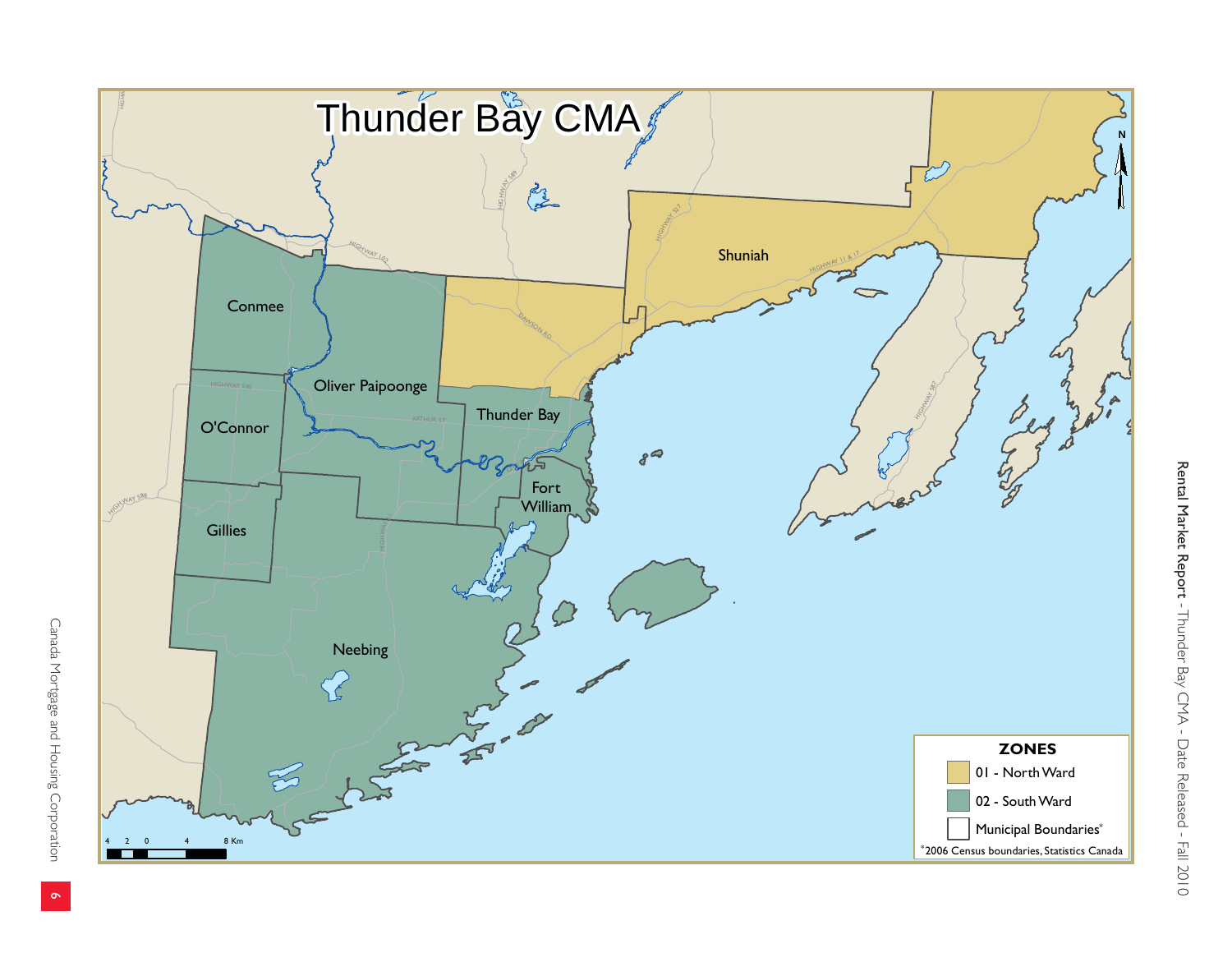|           | <b>RMS ZONE DESCRIPTIONS - THUNDER BAY CMA</b>                                                                         |
|-----------|------------------------------------------------------------------------------------------------------------------------|
| Zone I    | North Ward: Thunder Bay Census Metropolitan Area north of a line running roughly along 10th and 11th Avenues to Edward |
|           | Street; then east of Edward Street to Oliver Road; then north of Oliver Road to the CMA's western boundary.            |
| Zone 2    | South Ward: Thunder Bay Census Metropolitan Area south of a line running roughly along 10th and 11th Avenues to Edward |
|           | Street; then west of Edward Street to Oliver Road; then south of Oliver Road to the CMA's western boundary.            |
| Zones I-2 | <b>Thunder Bay CMA</b>                                                                                                 |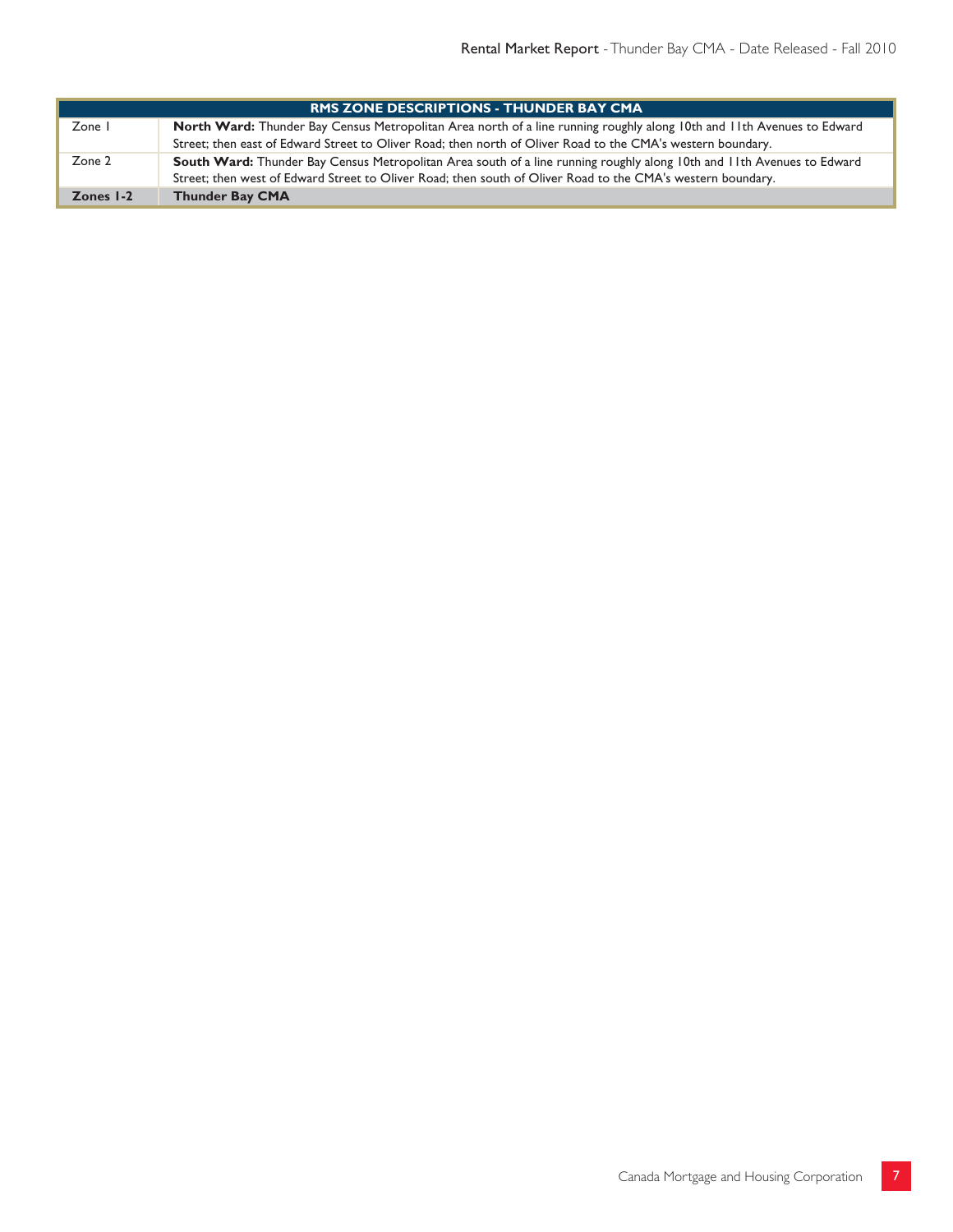# Rental Market Report Tables

### Available in ALL Rental Market Reports

#### **Private Apartment Data:**

- 1.1.1 Vacancy Rates (%) by Zone and Bedroom Type
- 1.1.2 Average Rents (\$) by Zone and Bedroom Type
- 1.1.3 Number of Units Vacant and Universe by Zone and Bedroom Type
- 1.1.4 Availability Rates (%) by Zone and Bedroom Type
- 1.1.5 Estimate of Percentage Change (%) of Average Rent
- 1.2.1 Vacancy Rates (%) by Year of Construction and Bedroom Type
- 1.2.2 Average Rents (\$) by Year of Construction and Bedroom Type
- 1.3.1 Vacancy Rates (%) by Structure Size and Bedroom Type
- 1.3.2 Average Rents (\$) by Structure Size and Bedroom Type
- 1.4 Vacancy Rates (%) by Rent Range and Bedroom Type

#### Available in SELECTED Rental Market Reports

# **Private Apartment Data:**<br>1.3.3 Vacancy Rates (%)

Vacancy Rates (%) by structure Size and Zone

#### **Private Row (Townhouse) Data:**

- 2.1.1 Vacancy Rates (%) by Zone and Bedroom Type
- 2.1.2 Average Rents (\$) by Zone and Bedroom Type
- 2.1.3 Number of Units Vacant and Universe by Zone and Bedroom Type
- 2.1.4 Availability Rates (%) by Zone and Bedroom Type
- 2.1.5 Estimate of Percentage Change (%) of Average Rent

#### **Private Apartment and Row (Townhouse) Data:**

- 3.1.1 Vacancy Rates (%) by Zone and Bedroom Type
- 3.1.2 Average Rents (\$) by Zone and Bedroom Type
- 3.1.3 Number of Units Vacant and Universe by Zone and Bedroom Type
- 3.1.4 Availability Rates (%) by Zone and Bedroom Type
- 3.1.5 Estimate of Percentage Change (%) of Average Rent

### Available in the Quebec, Montreal, Ottawa, Toronto, Regina, Saskatoon, Edmonton, Calgary, Vancouver and Victoria Reports

#### **Rental Condominium Apartment Data \***

- 4.1.1 Rental Condominium Apartments and Private Apartments in the RMS Vacancy Rates (%)
- 4.1.2 Rental Condominium Apartments and Private Apartments in the RMS Average Rents (\$)
- 4.1.3 Rental Condominium Apartments Average Rents (\$)
- 4.2.1 Rental Condominium Apartments and Private Apartments in the RMS Vacancy Rates (%) by Building Size
- 4.3.1 Condominium Universe, Rental Units, Percentage of Units in Rental and Vacancy Rate
- 4.3.2 Condominium Universe, Rental Units, Percentage of Units in Rental and Vacancy Rate by Building Size

### Available in the Montreal, Toronto, Vancouver, St. John's, Halifax, Quebec, Barrie, Ottawa, Regina, Saskatoon, Calgary, Edmonton, Abbotsford, Kelowna and Victoria Reports

#### **Secondary Rented Unit Data**

- 5.1 Secondary Rented Unit Average Rents (\$) by Dwelling Type
- 5.2 Estimated Number of Households in Secondary Rented Units and Estimated Percentage of Households in Secondary Rented Units by Dwelling Type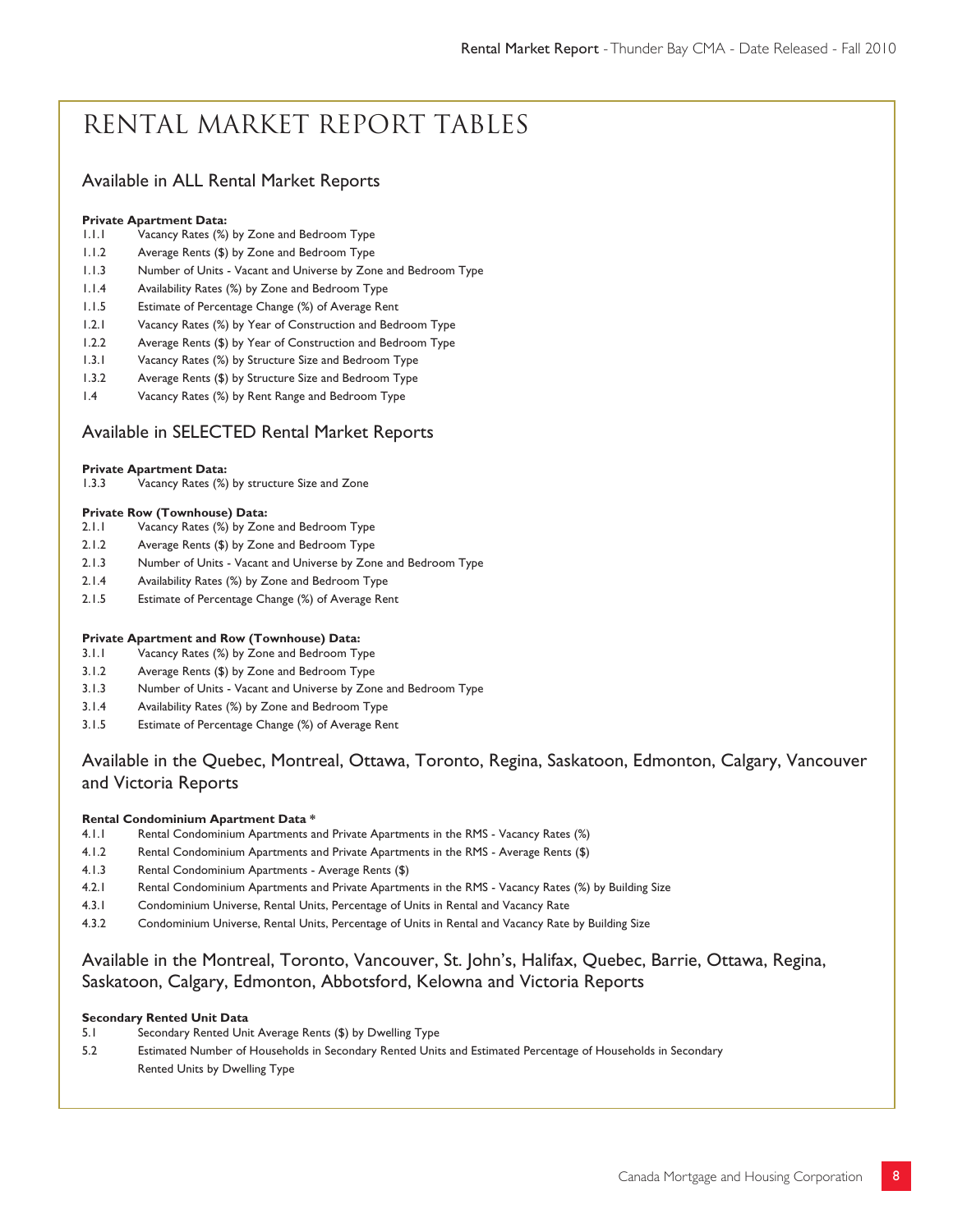|                        | <b>I.I.I Private Apartment Vacancy Rates (%)</b> |                  | by Zone and Bedroom Type<br><b>Thunder Bay CMA</b> |                |                                   |            |                |               |               |          |
|------------------------|--------------------------------------------------|------------------|----------------------------------------------------|----------------|-----------------------------------|------------|----------------|---------------|---------------|----------|
| <b>Zone</b>            | <b>Bachelor</b>                                  |                  |                                                    | <b>Bedroom</b> | 2 Bedroom                         |            | 3 Bedroom +    |               | Total         |          |
|                        | <b>Oct-09</b>                                    | $Oct-10$         | $Oct-09$                                           | $Oct-10$       | $Oct-09$                          | $Oct-10$   | <b>Oct-09</b>  | $Oct-10$      | <b>Oct-09</b> | $Oct-10$ |
| Zone I - North Ward    | $6.7$ c                                          | 4.7 <sub>°</sub> | 2.5                                                | $1.8$ al       | $\overline{0}$ .                  | 1.6<br>-al | $\blacksquare$ | $**$          | .8            | $ .8 $ a |
| Zone 2 - South Ward    | 5.0 b                                            | 5.0              | 4.5 a                                              | 3.1 b          | $\mathsf{L5}\mathsf{a}\mathsf{I}$ | $2.2$ a    | $0.0$ b        | $2.1$ $\circ$ | 3.0 a         | $2.7$ a  |
| <b>Thunder Bay CMA</b> | 5.6                                              | 4.9              | 3.5                                                | 2.4            | 1.2                               | 1.8        | 0.7            | 1.6           | 2.3           | 2.2      |

The following letter codes are used to indicate the reliability of the estimates:

a - Excellent, b- Very good, c - Good, d - Fair (Use with Caution)

 $**$  Data suppressed to protect confidentiality or data not statistically reliable.

n/u: No units exist in the universe for this category n/s: No units exist in the sample for this category n/a: Not applicable

Please click Methodology or Data Reliability Tables Appendix link for more details

|                                                                                                     | 1.1.2 Private Apartment Average Rents (\$)<br>by Zone and Bedroom Type<br><b>Thunder Bay CMA</b> |          |                |          |               |          |               |          |               |          |  |  |  |
|-----------------------------------------------------------------------------------------------------|--------------------------------------------------------------------------------------------------|----------|----------------|----------|---------------|----------|---------------|----------|---------------|----------|--|--|--|
| <b>Zone</b>                                                                                         | <b>Bachelor</b>                                                                                  |          | <b>Bedroom</b> |          | 2 Bedroom     |          | 3 Bedroom +   |          | Total         |          |  |  |  |
|                                                                                                     | $Oct-09$                                                                                         | $Oct-10$ | <b>Oct-09</b>  | $Oct-10$ | <b>Oct-09</b> | $Oct-10$ | <b>Oct-09</b> | $Oct-10$ | <b>Oct-09</b> | $Oct-I0$ |  |  |  |
| Zone I - North Ward                                                                                 | $474$ all                                                                                        | 519a     | $643$ a        | 666 al   | 778           | 805 al   | 896 a         | $976$ a  | $722$ a       | $751$ a  |  |  |  |
| Zone 2 - South Ward                                                                                 | 484 a                                                                                            | $495$ a  | $573$ a        | 582 al   | 697 a         | 706 al   | 831a          | 812a     | $636$ a       | $643$ a  |  |  |  |
| 700<br><b>Thunder Bay CMA</b><br>503<br>607<br>742<br>763<br>874<br>915<br>624<br>681<br>480<br>\a¦ |                                                                                                  |          |                |          |               |          |               |          |               |          |  |  |  |

The following letter codes are used to indicate the reliability of the estimates ( $cv = coefficient$  of variation):

a - Excellent ( $0 \le c$ v  $\le$  2.5), b- Very good (2.5 <  $c$ v  $\le$  5), c - Good (5 <  $c$ v  $\le$  7.5), d - Fair (Use with Caution) (7.5 <  $c$ v  $\le$  10) \*\* Data suppressed to protect confidentiality or data not statistically reliable.

n/u: No units exist in the universe for this category n/s: No units exist in the sample for this category n/a: Not applicable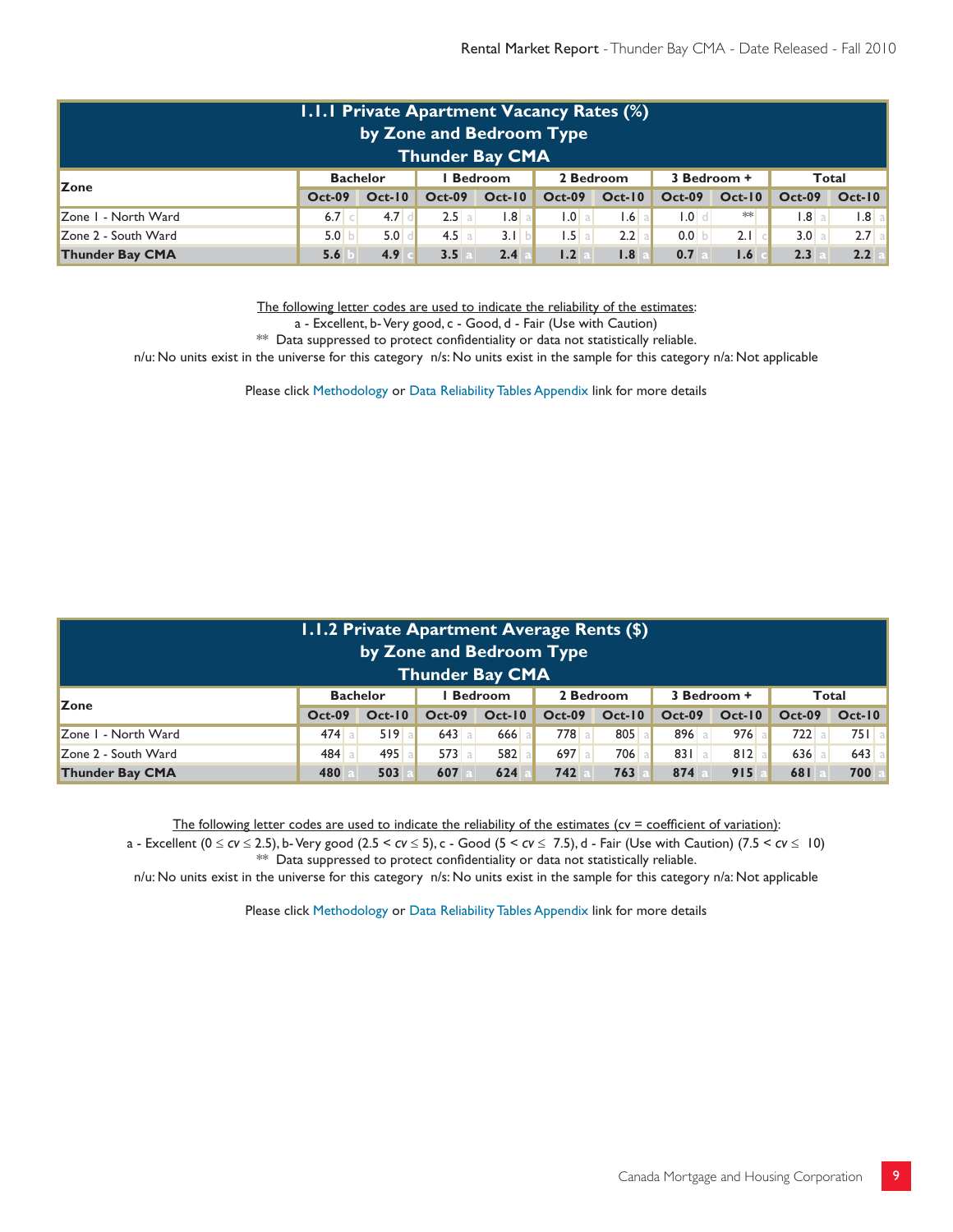| 1.1.3 Number of Private Apartment Units Vacant and Universe in October 2010 |                 |              |                |              |           |              |                |              |        |       |  |  |  |
|-----------------------------------------------------------------------------|-----------------|--------------|----------------|--------------|-----------|--------------|----------------|--------------|--------|-------|--|--|--|
| by Zone and Bedroom Type                                                    |                 |              |                |              |           |              |                |              |        |       |  |  |  |
| <b>Thunder Bay CMA</b>                                                      |                 |              |                |              |           |              |                |              |        |       |  |  |  |
| <b>Zone</b>                                                                 | <b>Bachelor</b> |              | <b>Bedroom</b> |              | 2 Bedroom |              | 3 Bedroom +    |              | Total  |       |  |  |  |
|                                                                             | Vacant          | <b>Total</b> | <b>Vacant</b>  | <b>Total</b> | Vacant    | <b>Total</b> | Vacant         | <b>Total</b> | Vacant | Total |  |  |  |
| Zone I - North Ward                                                         | 4               | 93           | 18 a           | .043         | $25$ a    | 1.550        | $**$           | 83           | 49a    | 2,769 |  |  |  |
| Zone 2 - South Ward                                                         | 8d              | 153          | 32 b           | 1.031        | $26$ a    | 1.225        | $\Box$         | <b>50</b>    | $67$ a | 2,460 |  |  |  |
| <b>Thunder Bay CMA</b>                                                      | 12.             | 246          | 50             | 2.074        | 51        | 2.776        | 2 <sub>1</sub> | 133          | 116    | 5,229 |  |  |  |

The following letter codes are used to indicate the reliability of the estimates:

a - Excellent, b- Very good, c - Good, d - Fair (Use with Caution)

 $**$  Data suppressed to protect confidentiality or data not statistically reliable.

n/u: No units exist in the universe for this category n/s: No units exist in the sample for this category n/a: Not applicable

Please click Methodology or Data Reliability Tables Appendix link for more details

|                                                                                                    | <b>1.1.4 Private Apartment Availability Rates (%)</b><br>by Zone and Bedroom Type<br><b>Thunder Bay CMA</b> |                  |                |          |           |           |                |          |               |          |  |  |  |
|----------------------------------------------------------------------------------------------------|-------------------------------------------------------------------------------------------------------------|------------------|----------------|----------|-----------|-----------|----------------|----------|---------------|----------|--|--|--|
| Zone                                                                                               | <b>Bachelor</b>                                                                                             |                  | <b>Bedroom</b> |          | 2 Bedroom |           | 3 Bedroom +    |          | Total         |          |  |  |  |
|                                                                                                    | <b>Oct-09</b>                                                                                               | $Oct-10$         | <b>Oct-09</b>  | $Oct-10$ | $Oct-09$  | $Oct-10$  | <b>Oct-09</b>  | $Oct-10$ | <b>Oct-09</b> | $Oct-10$ |  |  |  |
| Zone I - North Ward                                                                                | 6.7 c                                                                                                       | $4.7$ d          | 2.8 a          | 2.3 a    | .8        | $2.1$ a   | $\blacksquare$ | $**$     | 2.3 a         | $2.2$ a  |  |  |  |
| Zone 2 - South Ward                                                                                | 5.5 b                                                                                                       | 5.0 <sub>1</sub> | 5.6 a          | 3.8 b    | 2.2 a     | $2.5$ all | 5.3 b          | 4.4      | 3.9 a         | 3.2 a    |  |  |  |
| <b>Thunder Bay CMA</b><br>2.7<br>4.2<br>3.0<br>2.3<br>2.5<br>5.9<br>4.9<br>2.0<br>3.1<br>2.4<br> a |                                                                                                             |                  |                |          |           |           |                |          |               |          |  |  |  |

The following letter codes are used to indicate the reliability of the estimates:

a - Excellent, b- Very good, c - Good, d - Fair (Use with Caution)

\*\* Data suppressed to protect confidentiality or data not statistically reliable.

n/u: No units exist in the universe for this category n/s: No units exist in the sample for this category n/a: Not applicable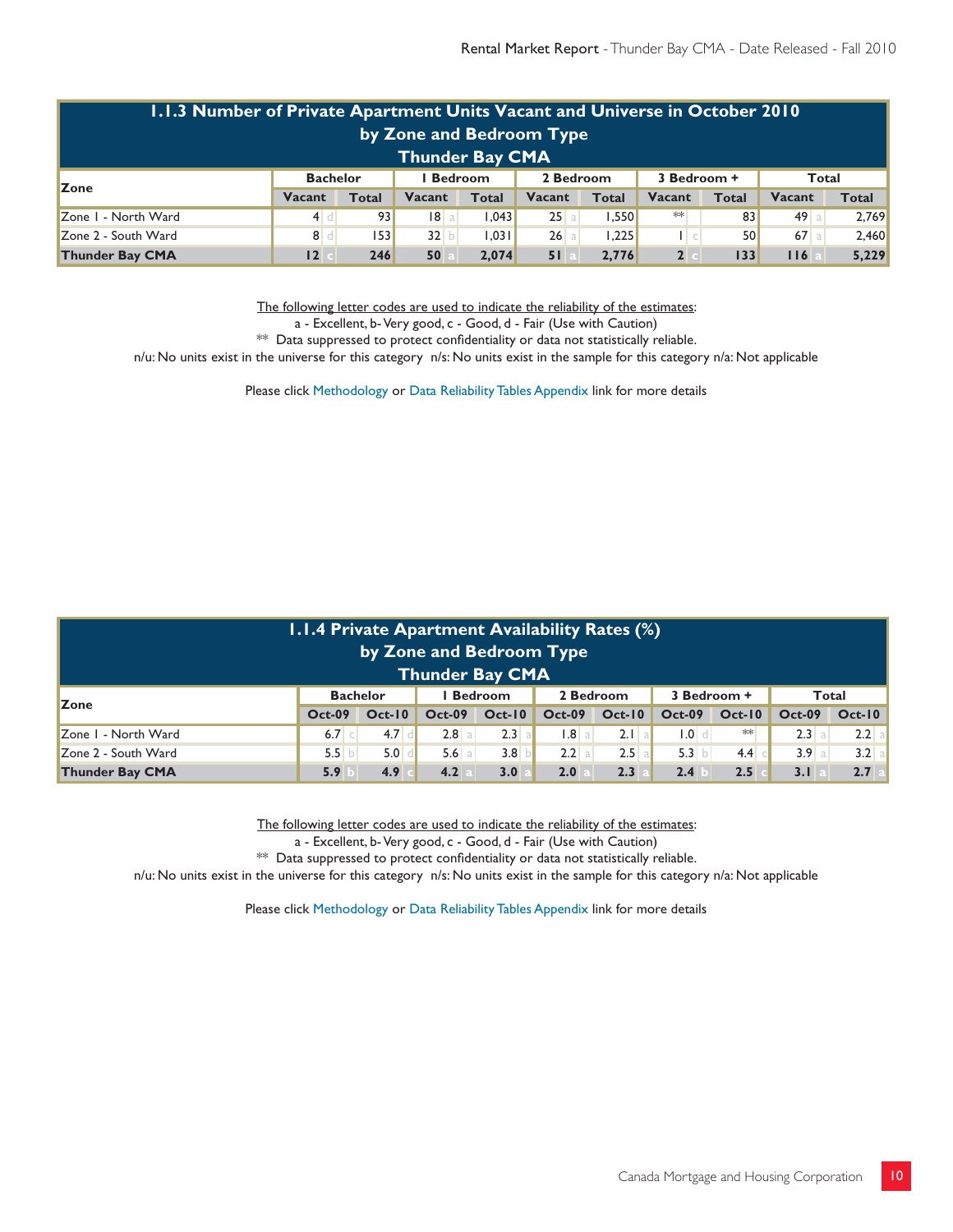|                                                                        | 1.1.5 Private Apartment Estimate of Percentage Change $\overline{(*)}$ of Average Rent $'$<br>by Bedroom Type<br><b>Thunder Bay CMA</b> |               |               |               |               |               |               |               |                  |                     |  |  |  |  |
|------------------------------------------------------------------------|-----------------------------------------------------------------------------------------------------------------------------------------|---------------|---------------|---------------|---------------|---------------|---------------|---------------|------------------|---------------------|--|--|--|--|
| 3 Bedroom +<br><b>Bachelor</b><br>2 Bedroom<br><b>Bedroom</b><br>Total |                                                                                                                                         |               |               |               |               |               |               |               |                  |                     |  |  |  |  |
| <b>Centre</b>                                                          | <b>Oct-08</b>                                                                                                                           | <b>Oct-09</b> | <b>Oct-08</b> | $Oct-09$      | <b>Oct-08</b> | $Oct-09$      | <b>Oct-08</b> | <b>Oct-09</b> | <b>Oct-08</b>    | $Oct-09$            |  |  |  |  |
|                                                                        | to                                                                                                                                      | to.           | to            | to            | to.           | to            | to            | to            | to               | to                  |  |  |  |  |
|                                                                        | <b>Oct-09</b>                                                                                                                           | <b>Oct-10</b> | <b>Oct-09</b> | <b>Oct-10</b> | <b>Oct-09</b> | <b>Oct-10</b> | <b>Oct-09</b> | $Oct-10$      | <b>Oct-09</b>    | $Oct-10$            |  |  |  |  |
| Zone I - North Ward                                                    | 1.7 b                                                                                                                                   | $4.3$ d       | 5.1 b         | .8            | 3.4 b         | $2.4$ b       | $**$          | **            | 3.7 <sub>b</sub> | 2.4<br>$\mathbf{b}$ |  |  |  |  |
| Zone 2 - South Ward                                                    | $2.4$ c                                                                                                                                 | $-0.9$ d      | 3.6 b         | $2.4$ a       | 2.2 b         | $2.5$ a       | $++$          | $^{++}$       | $2.6$ a          | $2.2$ a             |  |  |  |  |
| <b>Thunder Bay CMA</b>                                                 | 2.1                                                                                                                                     | 1.6           | 4.4           | 2.1           | 2.9           | 2.4           | **            | **            | 3.2              | 2.3                 |  |  |  |  |

1 The Percentage Change of Average Rent is a measure of the market movement, and is based on those structures that were common to the survey sample for both years.

The following letter codes are used to indicate the reliability of the estimates:

a - Excellent, b- Very good, c - Good, d - Fair (Use with Caution)

\*\* Data suppressed to protect confidentiality or data not statistically reliable.

++ Change in rent is not statistically significant. This means that the change in rent is not statistically different than zero (0). n/u: No units exist in the universe for this category n/s: No units exist in the sample for this category n/a: Not applicable

Please click Methodology or Data Reliability Tables Appendix link for more details

|                                                                                                       | 1.2.1 Private Apartment Vacancy Rates (%)<br>by Year of Construction and Bedroom Type |                  |               |                  |                  |               |               |                  |               |          |  |  |  |  |
|-------------------------------------------------------------------------------------------------------|---------------------------------------------------------------------------------------|------------------|---------------|------------------|------------------|---------------|---------------|------------------|---------------|----------|--|--|--|--|
| Thunder Bay CMA                                                                                       |                                                                                       |                  |               |                  |                  |               |               |                  |               |          |  |  |  |  |
| <b>Bedroom</b><br>3 Bedroom +<br><b>Bachelor</b><br>2 Bedroom<br>Total<br><b>Year of Construction</b> |                                                                                       |                  |               |                  |                  |               |               |                  |               |          |  |  |  |  |
|                                                                                                       | <b>Oct-09</b>                                                                         | $Oct-10$         | $Oct-09$      | $Oct-10$         |                  | Oct-09 Oct-10 | <b>Oct-09</b> | $Oct-10$         | <b>Oct-09</b> | $Oct-10$ |  |  |  |  |
| <b>Thunder Bay CMA</b>                                                                                |                                                                                       |                  |               |                  |                  |               |               |                  |               |          |  |  |  |  |
| <b>Pre 1940</b>                                                                                       | $\begin{bmatrix} 0.1 & d \end{bmatrix}$                                               | $**$             | 10.0          | 7.6              | 6.0 c            | 7.0           | $5.3$ d       | 5.6              | 8.9 b         | $7.5$ b  |  |  |  |  |
| 1940 - 1959                                                                                           | $2.8$ c                                                                               | $1.5$ a          | $4.5$ $\circ$ | 2.7              | $2.1$ $\circ$    | 2.0           | 0.0 a         | $**$             | 3.2 b         | $2.2$ b  |  |  |  |  |
| 1960 - 1974                                                                                           | 4.7 b                                                                                 | $**$             | $1.6$ a       | 0.9 <sub>a</sub> | $0.8$ a          | $0.8$ a       | 0.0 c         | 0.0 <sub>1</sub> | 1.4 a         | $0.9$ a  |  |  |  |  |
| 1975 - 1989                                                                                           | 6.5 b                                                                                 | 0.0 <sub>1</sub> | 1.0 a         | 0.7 <sub>a</sub> | 0.9 a            | 2.0           | $**$          | $**$             | 1.0 a         | $1.5$ a  |  |  |  |  |
| $1990+$                                                                                               | **                                                                                    | **               | $**$          | $**$             | 0.0 <sub>1</sub> | 2.0           | 0.0 c         | $**$             | 1.3 a         | $3.4$ d  |  |  |  |  |
| Total                                                                                                 | 5.6 b                                                                                 | 4.9              | 3.5<br>a      | $2.4$ a          | 1.2 a            | $1.8$ a       | $0.7$ a       | 1.6              | 2.3 a         | $2.2$ a  |  |  |  |  |

The following letter codes are used to indicate the reliability of the estimates:

a - Excellent, b- Very good, c - Good, d - Fair (Use with Caution)

\*\* Data suppressed to protect confidentiality or data not statistically reliable.

n/u: No units exist in the universe for this category n/s: No units exist in the sample for this category n/a: Not applicable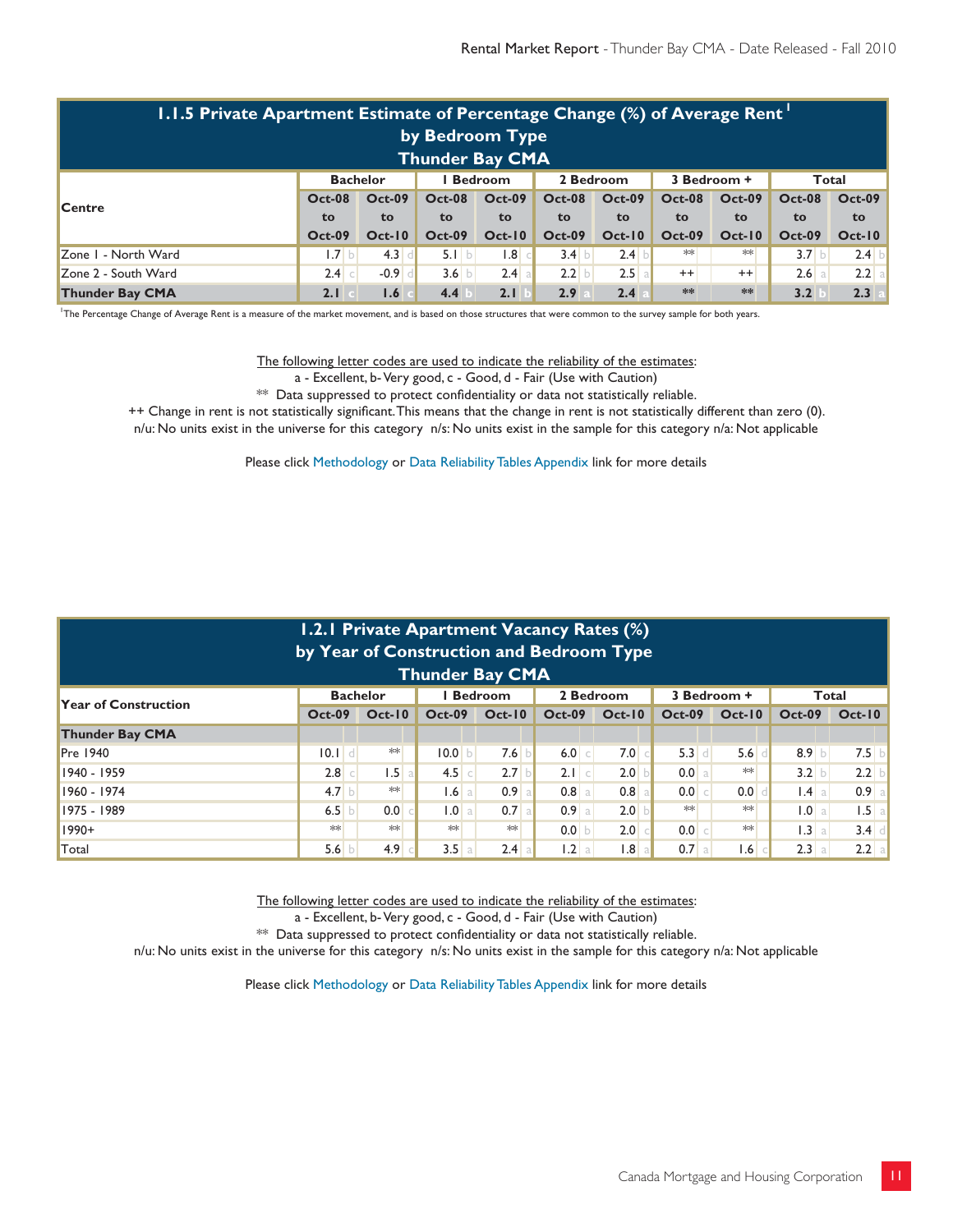|                                                                                                       | 1.2.2 Private Apartment Average Rents (\$)<br>by Year of Construction and Bedroom Type<br>Thunder Bay CMA |               |               |               |               |          |               |          |               |            |  |  |  |
|-------------------------------------------------------------------------------------------------------|-----------------------------------------------------------------------------------------------------------|---------------|---------------|---------------|---------------|----------|---------------|----------|---------------|------------|--|--|--|
| <b>Bedroom</b><br>2 Bedroom<br>3 Bedroom +<br><b>Bachelor</b><br>Total<br><b>Year of Construction</b> |                                                                                                           |               |               |               |               |          |               |          |               |            |  |  |  |
|                                                                                                       | <b>Oct-09</b>                                                                                             | <b>Oct-10</b> | <b>Oct-09</b> | <b>Oct-10</b> | <b>Oct-09</b> | $Oct-10$ | <b>Oct-09</b> | $Oct-10$ | <b>Oct-09</b> | $Oct-10$   |  |  |  |
| <b>Thunder Bay CMA</b>                                                                                |                                                                                                           |               |               |               |               |          |               |          |               |            |  |  |  |
| <b>Pre 1940</b>                                                                                       | $437$ a                                                                                                   | $452$ a       | 521a          | 527           | $621$ a       | 618      | 740a          | 727 b    | $537$ a       | 545<br>-al |  |  |  |
| 1940 - 1959                                                                                           | $472$ a                                                                                                   | 478           | 540a          | 550           | 661a          | 676      | 805           | $**$     | $584$ a       | 599        |  |  |  |
| 1960 - 1974                                                                                           | 538 a                                                                                                     | 570 a         | $634$ a       | 655           | 738 a         | 764      | 842           | 945      | 690a          | 712        |  |  |  |
| 1975 - 1989                                                                                           | 444 a                                                                                                     | 506           | $655$ a       | 681           | 758 a         | 769      | 1,028         | $.062$ a | $725$ a       | $741$ a    |  |  |  |
| $1990+$                                                                                               | $*$                                                                                                       | $**$          | 710 b         | 673           | 869 b         | 920      | 876 a         | 911a     | 847 a         | 890        |  |  |  |
| Total                                                                                                 | 480                                                                                                       | 503           | $607$ a       | 624           | 742           | 763      | $874$ a       | 915a     | 681a          | 700 a      |  |  |  |

The following letter codes are used to indicate the reliability of the estimates ( $cv =$  coefficient of variation):

a - Excellent (0 ≤ *cv* ≤ 2.5), b- Very good (2.5 < *cv* ≤ 5), c - Good (5 < *cv* ≤ 7.5), d - Fair (Use with Caution) (7.5 < *cv* ≤ 10) \*\* Data suppressed to protect confidentiality or data not statistically reliable.

n/u: No units exist in the universe for this category n/s: No units exist in the sample for this category n/a: Not applicable

Please click Methodology or Data Reliability Tables Appendix link for more details

|                                                                                       | <b>1.3.1 Private Apartment Vacancy Rates (%)</b><br>by Structure Size and Bedroom Type |                  |                    |          |                  |               |               |                  |               |               |  |  |  |  |
|---------------------------------------------------------------------------------------|----------------------------------------------------------------------------------------|------------------|--------------------|----------|------------------|---------------|---------------|------------------|---------------|---------------|--|--|--|--|
| <b>Thunder Bay CMA</b>                                                                |                                                                                        |                  |                    |          |                  |               |               |                  |               |               |  |  |  |  |
| <b>Bedroom</b><br>2 Bedroom<br><b>Bachelor</b><br>3 Bedroom +<br>Total<br><b>Size</b> |                                                                                        |                  |                    |          |                  |               |               |                  |               |               |  |  |  |  |
|                                                                                       | <b>Oct-09</b>                                                                          | $Oct-10$         | $Oct-09$           | $Oct-10$ | $Oct-09$         | <b>Oct-10</b> | <b>Oct-09</b> | <b>Oct-10</b>    | <b>Oct-09</b> | $Oct-10$      |  |  |  |  |
| <b>Thunder Bay CMA</b>                                                                |                                                                                        |                  |                    |          |                  |               |               |                  |               |               |  |  |  |  |
| 3 to 5 Units                                                                          | $3.6$ d                                                                                | $\ast\ast$       | 5.7 b              | 3.7      | 2.5 b            | 3.1<br>-dl    | $1.4$ d       | $**$             | 3.9 b         | $3.7$ $\circ$ |  |  |  |  |
| 6 to 19 Units                                                                         | $6.4$ b                                                                                | 5.0              | 5.5<br>$\mathbf b$ | 4.7      | 1.4 a            | 2.3           | 0.0 c         | $**$             | 3.4 b         | 3.4 b         |  |  |  |  |
| 20 to 49 Units                                                                        | 5.4 a                                                                                  | $**$             | 1.9a               | $0.7$ a  | $0.9$ a          | $0.7$ a       | 0.0 a         | 0.0 <sub>1</sub> | $1.6$ a       | $0.8$ a       |  |  |  |  |
| 50 to 99 Units                                                                        | 9.1 a                                                                                  | 0.0 <sub>1</sub> | 0.0 a              | $0.4$ a  | 0.9 <sub>a</sub> | 2.3           | $**$          | $**$             | $0.7$ a       | $1.5$ $\circ$ |  |  |  |  |
| 100+ Units                                                                            | n/u                                                                                    | $**$             | $**$               | $**$     | $**$             | $**$          | $**$          | $**$             | $**$          | $**$          |  |  |  |  |
| Total                                                                                 | 5.6 b                                                                                  | 4.9              | 3.5<br>a           | $2.4$ a  | 1.2 a            | .8            | $0.7$ a       | .6               | 2.3<br>a      | 2.2 a         |  |  |  |  |

The following letter codes are used to indicate the reliability of the estimates:

a - Excellent, b- Very good, c - Good, d - Fair (Use with Caution)

\*\* Data suppressed to protect confidentiality or data not statistically reliable.

n/u: No units exist in the universe for this category n/s: No units exist in the sample for this category n/a: Not applicable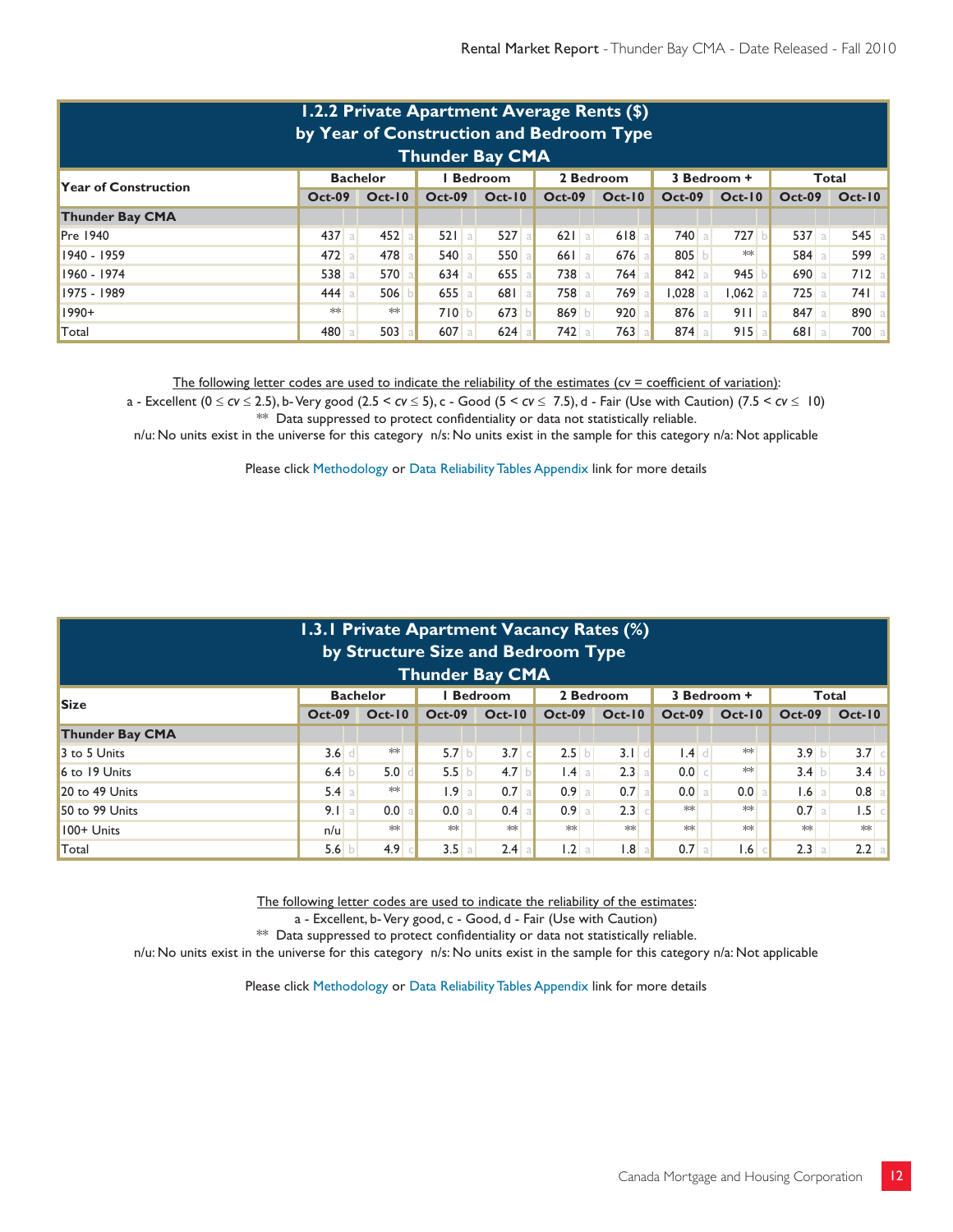|                                                                        | 1.3.2 Private Apartment Average Rents (\$)<br>by Structure Size and Bedroom Type<br><b>Thunder Bay CMA</b> |          |                 |          |          |          |               |          |               |          |  |  |  |
|------------------------------------------------------------------------|------------------------------------------------------------------------------------------------------------|----------|-----------------|----------|----------|----------|---------------|----------|---------------|----------|--|--|--|
| <b>Bedroom</b><br><b>Bachelor</b><br>2 Bedroom<br>3 Bedroom +<br>Total |                                                                                                            |          |                 |          |          |          |               |          |               |          |  |  |  |
| <b>Size</b>                                                            | $Oct-09$                                                                                                   | $Oct-10$ | <b>Oct-09</b>   | $Oct-10$ | $Oct-09$ | $Oct-10$ | <b>Oct-09</b> | $Oct-10$ | <b>Oct-09</b> | $Oct-10$ |  |  |  |
| <b>Thunder Bay CMA</b>                                                 |                                                                                                            |          |                 |          |          |          |               |          |               |          |  |  |  |
| 3 to 5 Units                                                           | 428                                                                                                        | 459      | 523<br>a        | 533      | 650a     | 710      | 856<br>a      | 884 a    | 598 a         | 634      |  |  |  |
| 6 to 19 Units                                                          | 464                                                                                                        | 481a     | 569<br>a        | 582      | $674$ a  | 686      | 857           | 881a     | $623$ a       | 639      |  |  |  |
| $20$ to 49 Units                                                       | 522                                                                                                        | 544      | $632$ a         | 649      | $767$ a  | 790      | $**$          | $**$     | 705 a         | $721$ a  |  |  |  |
| 50 to 99 Units                                                         | $548$ a                                                                                                    | 543a     | 699<br>$\alpha$ | 737      | 829 a    | 856      | $*$           | $**$     | 785 a         | 810      |  |  |  |
| $100+$ Units                                                           | n/u                                                                                                        | $**$     | $**$            | $**$     | $**$     | $**$     | $**$          | **       | $**$          | $**$     |  |  |  |
| Total                                                                  | 480                                                                                                        | 503      | $607$ a         | 624      | 742      | 763      | 874           | 915a     | 681a          | 700      |  |  |  |

The following letter codes are used to indicate the reliability of the estimates ( $cv =$  coefficient of variation):

a - Excellent (0 ≤ *cv* ≤ 2.5), b- Very good (2.5 < *cv* ≤ 5), c - Good (5 < *cv* ≤ 7.5), d - Fair (Use with Caution) (7.5 < *cv* ≤ 10) \*\* Data suppressed to protect confidentiality or data not statistically reliable.

n/u: No units exist in the universe for this category n/s: No units exist in the sample for this category n/a: Not applicable

Please click Methodology or Data Reliability Tables Appendix link for more details

| 1.3.3 Private Apartment Vacancy Rates (%)<br>by Structure Size and Zone<br><b>Thunder Bay CMA</b> |          |          |                  |          |          |          |                  |                 |               |          |  |  |
|---------------------------------------------------------------------------------------------------|----------|----------|------------------|----------|----------|----------|------------------|-----------------|---------------|----------|--|--|
| <b>Zone</b>                                                                                       | $3 - 5$  |          |                  | $6 - 19$ |          | 20-49    |                  | 50-99           |               | $100+$   |  |  |
|                                                                                                   | $Oct-09$ | $Oct-10$ | $Oct-09$         | $Oct-10$ | $Oct-09$ | $Oct-10$ | <b>Oct-09</b>    | $Oct-10$        | <b>Oct-09</b> | $Oct-10$ |  |  |
| Zone I - North Ward                                                                               | $4.1$ c  | $3.1$ d  | 3.6 <sub>1</sub> | $3.2$ c  | $0.9$ a  | $0.9$ a  | 0.8 <sup>1</sup> | .5 <sub>1</sub> | $**$          | $**$     |  |  |
| Zone 2 - South Ward                                                                               | $3.8$ b  | 4.2      | 3.2 b            | 3.5 b    | 2.4 a    | $0.7$ a  | $**$             | $**$            | n/u           | n/u      |  |  |
| $**$<br>**<br><b>Thunder Bay CMA</b><br>0.8<br>1.5<br>3.7<br>1.6<br>3.4<br>0.7<br>3.4<br>3.9      |          |          |                  |          |          |          |                  |                 |               |          |  |  |

The following letter codes are used to indicate the reliability of the estimates:

a - Excellent, b- Very good, c - Good, d - Fair (Use with Caution)

 $**$  Data suppressed to protect confidentiality or data not statistically reliable.

n/u: No units exist in the universe for this category n/s: No units exist in the sample for this category n/a: Not applicable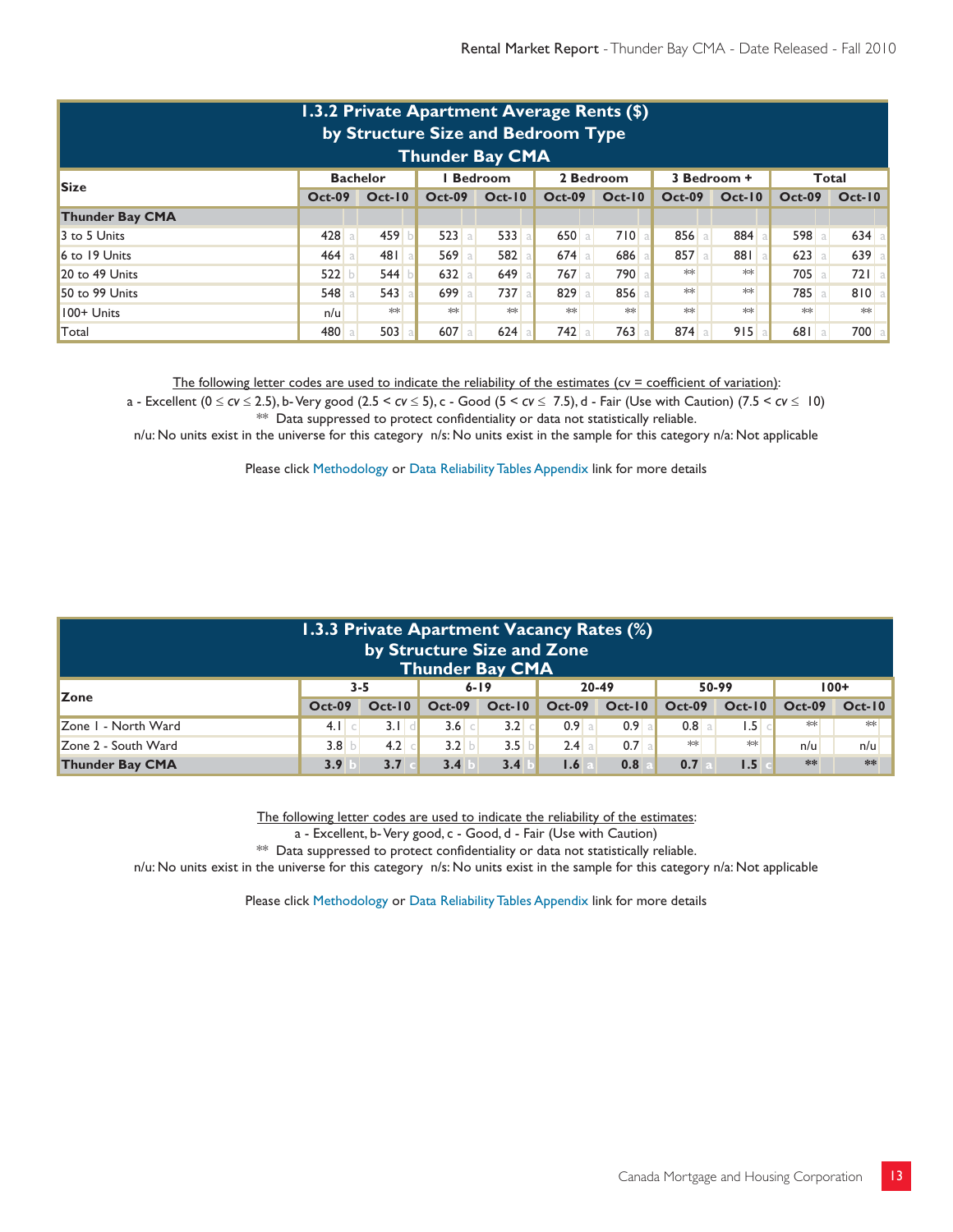| 1.4 Private Apartment Vacancy Rates (%)<br>by Rent Range and Bedroom Type<br><b>Thunder Bay CMA</b> |                 |  |               |               |                           |       |  |               |  |          |               |               |               |  |                  |
|-----------------------------------------------------------------------------------------------------|-----------------|--|---------------|---------------|---------------------------|-------|--|---------------|--|----------|---------------|---------------|---------------|--|------------------|
| <b>Rent Range</b>                                                                                   | <b>Bachelor</b> |  |               |               | <b>Bedroom</b>            |       |  | 2 Bedroom     |  |          | 3 Bedroom +   |               | Total         |  |                  |
|                                                                                                     | <b>Oct-09</b>   |  | <b>Oct-10</b> |               | $Oct-10$<br><b>Oct-09</b> |       |  | <b>Oct-09</b> |  | $Oct-10$ | <b>Oct-09</b> | <b>Oct-10</b> | <b>Oct-09</b> |  | $Oct-10$         |
| <b>Thunder Bay CMA</b>                                                                              |                 |  |               |               |                           |       |  |               |  |          |               |               |               |  |                  |
| <b>LT \$400</b>                                                                                     | $5.5$ d         |  | $**$          | 0.0 c         |                           | $**$  |  | $**$          |  | $**$     | n/s           | n/s           | $3.3$ d       |  | $**$             |
| $$400 - $499$                                                                                       | $6.6$ $\circ$   |  | 0.1           | 0.0           |                           | 6.6   |  | $**$          |  | 5.3      | n/s           | n/s           | 9.0 b         |  | 4.7              |
| \$500 - \$599                                                                                       | $**$            |  | 6.0           | $4.4$ $\circ$ |                           | 3.5   |  | 3.2           |  | .2       | n/s           | $**$          | 4.0 $\vert$   |  | 3.2<br>$\subset$ |
| $$600 - $699$                                                                                       | $**$            |  | $**$          |               | 1.5 a                     | 2.7   |  | 1.6 b         |  | 2.8      | $**$          | $**$          | $1.6$ a       |  | $2.7$ a          |
| \$700 - \$799                                                                                       | $**$            |  | $**$          |               | 1.2 a                     | 1.0   |  | 1.0 a         |  | 2.8      | $**$          | $**$          | 1.0 a         |  | 2.2<br>-al       |
| \$800+                                                                                              | n/s             |  | $**$          | $**$          |                           | 0.0   |  | $0.5$ a       |  | 1.3<br>a | $0.9$ d       | 1.2 a         | 0.5 a         |  | 1.2 a            |
| Total                                                                                               | 5.6 b           |  | 4.9           | 3.5           | a                         | 2.4 a |  | 1.2 a         |  | 1.8<br>a | $0.7$ a       | 1.6           | 2.3 a         |  | $2.2$ a          |

The following letter codes are used to indicate the reliability of the estimates:

a - Excellent, b- Very good, c - Good, d - Fair (Use with Caution)

\*\* Data suppressed to protect confidentiality or data not statistically reliable.

n/u: No units exist in the universe for this category n/s: No units exist in the sample for this category n/a: Not applicable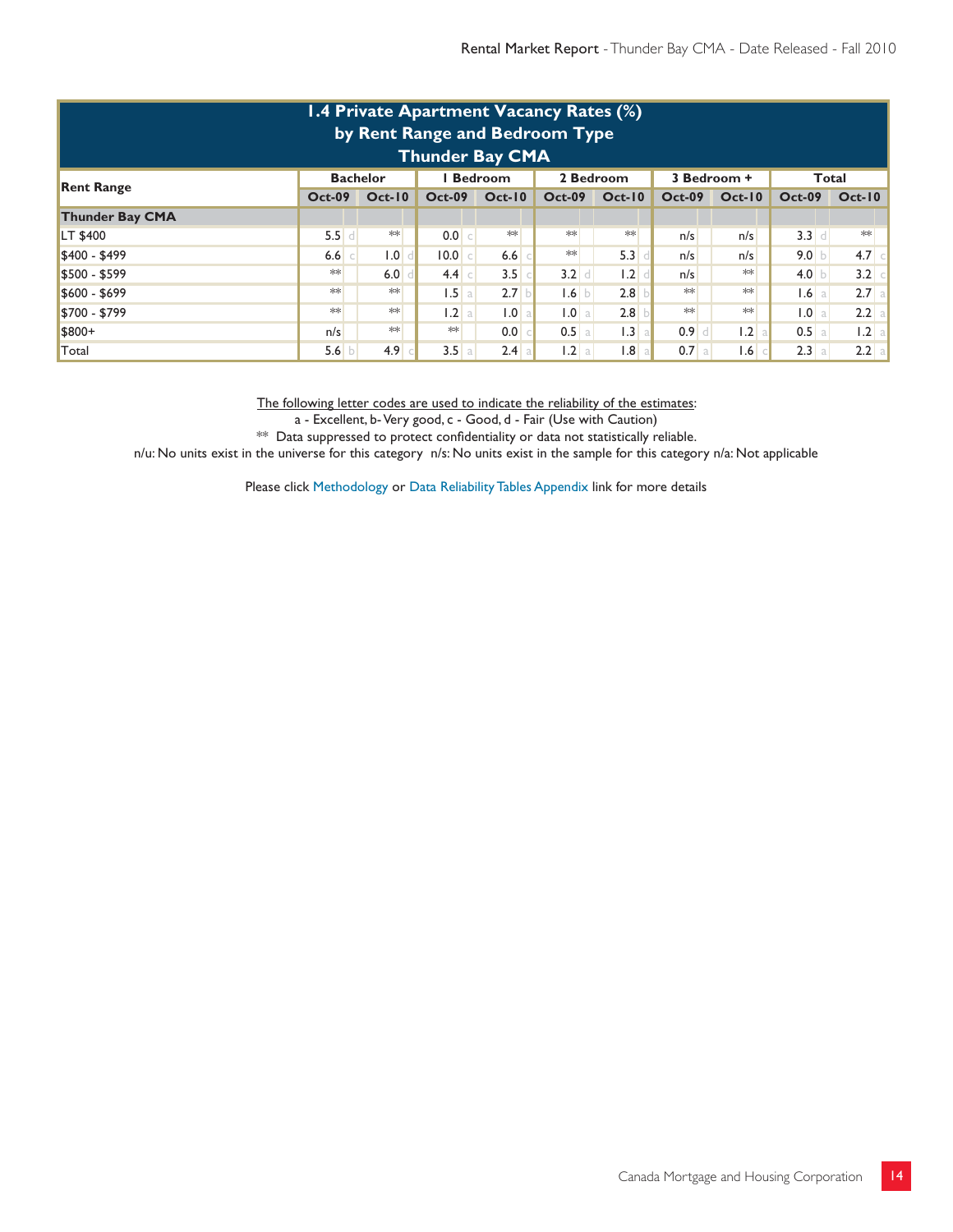# **Technical note:**

*Difference between Percentage Change of Average Rents (Existing and New Structures) AND Percentage Change of Average Rents from Fixed Sample (Existing Structures Only):*

Percentage Change of Average Rents (New and Existing Structures): The increase/decrease obtained from the calculation of percentage change of average rents between two years (example: \$500 in the previous year vs. \$550 in current survey represents an increase of 10 percent) is impacted by changes in the composition of the rental universe (e.g. the inclusion of newly built luxury rental buildings in the survey, rental units renovated/upgraded or changing tenants could put upward pressure on average rents in comparison to the previous year) as well as by the rent level movement (e.g. increase/decrease in the level of rents that landlords charge their tenants).

Percentage Change of Average Rents from Fixed Sample (Existing Structures Only): This is a measure that estimates the rent level movement. The estimate is based on structures that were common to the survey sample for both the previous year and the current October Rental Market Surveys. However, some composition effects still remain e.g. rental units renovated/upgraded or changing tenants because the survey does not collect data to such level of details.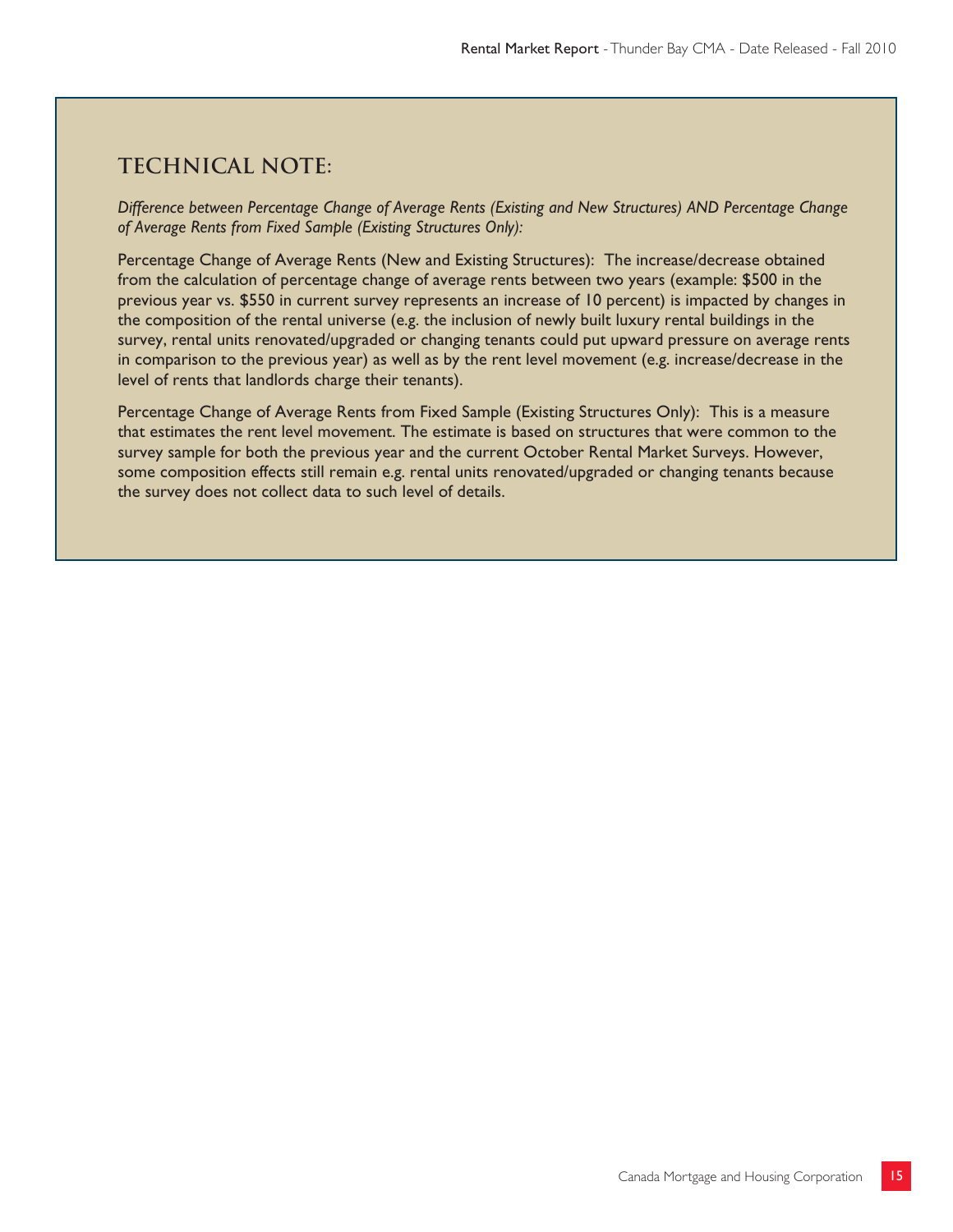# **METHODOLOGY FOR RENTAL MARKET SURVEY**

Canada Mortgage and Housing Corporation (CMHC) conducts the **Rental Market Survey** (RMS) every year in April and October to estimate the relative strengths in the rental market. The survey is conducted on a sample basis in all urban areas with populations of 10,000 and more. The survey targets only privately initiated structures with at least three rental units, which have been on the market for at least three months. The survey collects market rent, available and vacant unit data from sampled structures. Most RMS data contained in this publication refer to privately initiated apartment structures.

The survey is conducted by a combination of telephone interviews and site visits, and information is obtained from the owner, manager, or building superintendent. The survey is conducted during the first two weeks of April/October, and the results reflect market conditions at that time.

CMHC's Rental Market Survey provides a snapshot of vacancy and availability rates, and average rents in both new and existing structures. In October 2006, CMHC has introduced a new measure for the change in rent that is calculated based on existing structures only. This estimate is based on structures that were common to the survey sample the previous year and the current year of the Rental Market Survey. The change in rent in existing structures is an estimate of the change in rent that the landlords charge and removes compositional effects on the rent level movement due to new buildings, conversions, and survey sample rotation. The estimate of per cent change in rent is available in the Rental Market Report – Canada Highlights , Provincial Highlights, and the local Rental Market Reports. The rent levels in new and existing structures are also published. While the per cent change in rents in existing structures published in the reports are statistically significant, changes in rents that one might calculate based on rent levels in new and existing structures may or may not be statistically significant.

# **METHODOLOGY FOR SECONDARY RENTAL MARKET SURVEY**

Canada Mortgage and Housing Corporation (CMHC) conducts a survey of the **Secondary Rental Market** (SRMS) in September and October to estimate the relative strengths in the secondary rental market which is defined as those dwellings not covered by the regular RMS. CMHC has identified the following dwelling components to be included in SRMS:

- Rented single-detached houses.
- Rented double (semi-detached) houses (i.e.. Two units of approximate equal size and under one roof that are situated either side-by-side or front-to-back).
- Rented freehold row/town homes.
- Rented duplex apartments (i.e.. one-above-other).
- Rented accessory apartments (separate dwelling units that are located within the structure of another dwelling type).
- Rented condominiums (can be any dwelling type but are primarily apartments).
- One or two apartments which are part of a commercial or other type of structure.

The SRMS has three components which are conducted in selected CMAs:

- A Household Rent Survey of all households to collect information about rents.
- A Condominium Apartment Rent Survey of households living in condominium apartments to collect information about rents.
- A Condominium Apartment Vacancy Survey of condominium apartment owners to collect vacancy information.

All three surveys are conducted by telephone interviews. For the condominium apartment vacancy survey, information is obtained from the owner, manager, or building superintendent and can be supplemented by site visits if no telephone contact is made. For the other two surveys, information is collected from an adult living in the household. All surveys are conducted in September and October, and the results reflect market conditions at that time.

CMHC publishes the number of units rented and vacancy rates for the condominium vacancy survey. For the condominium rent and household rent surveys, the average rent is published. A letter code representing the statistical reliability (i.e., the coefficient of variation (CV)) for each estimate is provided to indicate the data reliability. Rented condominium apartments were surveyed in the following CMAs: Vancouver, Victoria, Calgary, Edmonton, Regina, Saskatoon, Toronto, Ottawa, Montréal and Québec (NOTE: condo rent data was not collected for Regina and Saskatoon). Other secondary rental market units were surveyed in Abbotsford, Barrie, Calgary, Edmonton, Halifax, Montreal, Ottawa, Quebec, St. John's, Toronto, Regina, Saskatoon, Kelowna, Vancouver and Victoria.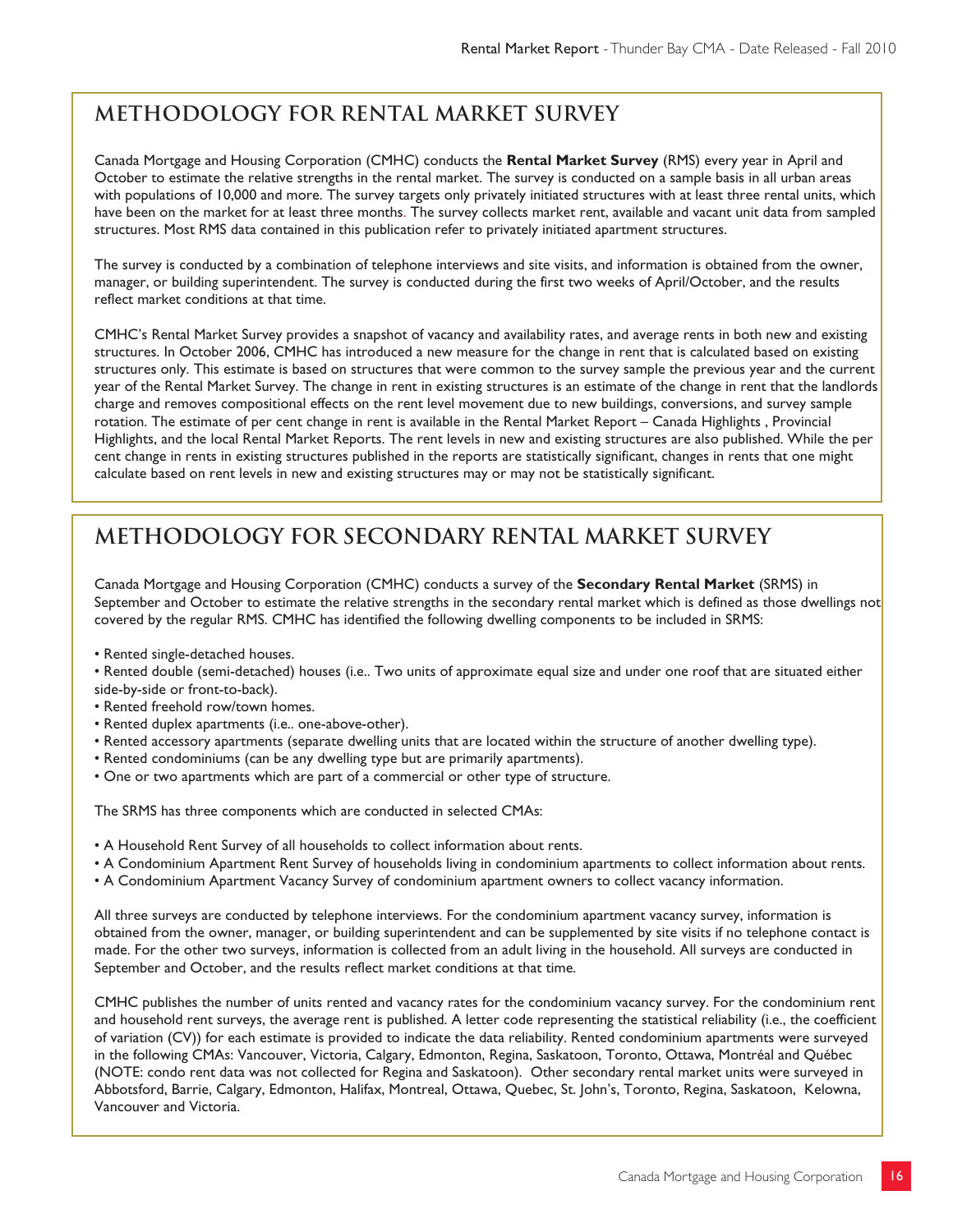# **Definitions**

**Availability:** A rental unit is considered available if the existing tenant has given, or has received, notice to move, and a new tenant has not signed a lease; or the unit is vacant (see definition of vacancy below).

**Rent:** The rent refers to the actual amount tenants pay for their unit. No adjustments are made for the inclusion or exclusion of amenities and services such as heat, hydro, parking, and hot water. For available and vacant units, the rent is the amount the owner is asking for the unit.

It should be noted that the average rents reported in this publication provide a sound indication of the amounts paid by unit size and geographical sector. Utilities such as heating, electricity and hot water may or may not be included in the rent.

**Rental Apartment Structure:** Any building containing three or more rental units, of which at least one unit is not ground oriented. Owner-occupied units are not included in the rental building unit count.

**Rental Row (Townhouse) Structure:** Any building containing three or more rental units, all of which are ground oriented with vertical divisions. Owner-occupied units are not included in the rental building unit count. These row units in some centres are commonly referred to as townhouses.

**Vacancy:** A unit is considered vacant if, at the time of the survey, it is physically unoccupied and available for immediate rental.

#### **Definitions of Census Areas referred to in this publication are as follows:**

A census metropolitan area (CMA) or a census agglomeration (CA) is formed by one or more adjacent municipalities centred on a large urban area (known as the urban core). The census population count of the urban core is at least 10,000 to form a census agglomeration and at least 100,000 to form a census metropolitan area. To be included in the CMA or CA, other adjacent municipalities must have a high degree of integration with the central urban area, as measured by commuting flows derived from census place of work data. CMAs and CAs contain whole municipalities or Census Subdivisions.

All data presented in this publication is based on Statistics Canada's 2001 and 2006 Census area definitions.

#### **Acknowledgement**

The Rental Market Survey and the Secondary Rental Market Survey could not have been conducted without the cooperation of the rental property owners, managers, building superintendents and household members throughout Canada. CMHC acknowledges their hard work and assistance in providing timely and accurate information. As a result of their contribution, CMHC is able to provide information that benefits the entire housing industry.

#### **Rental Affordability Indicator**

Canada Mortgage and Housing Corporation has developed a new rental affordability indicator to gauge how affordable a rental market is for those households which rent within that market. The level of income required for a household to rent a median priced twobedroom apartment, using 30 per cent of its income, is calculated. The three-year moving average of median income of renters' households in a centre is then divided by this required income. The resulting number is then multiplied by 100 to form the indicator. A value above 100 indicates that less than 30 per cent of the median income is required to rent a two-bedroom apartment, conversely, a value below 100 indicates that more than 30 per cent of the median income is required to rent the same unit. In general, as the indicator increases, the market becomes more affordable; as the indicator declines, the market becomes less affordable.

Median renter household income estimates used in the calculation of the rental affordability indicator are based on results of Statistics Canada's Survey of Labour and Income Dynamics. Results for this survey are available from 1994 to 2005. CMHC has developed forecasts of median renter household income since 2006.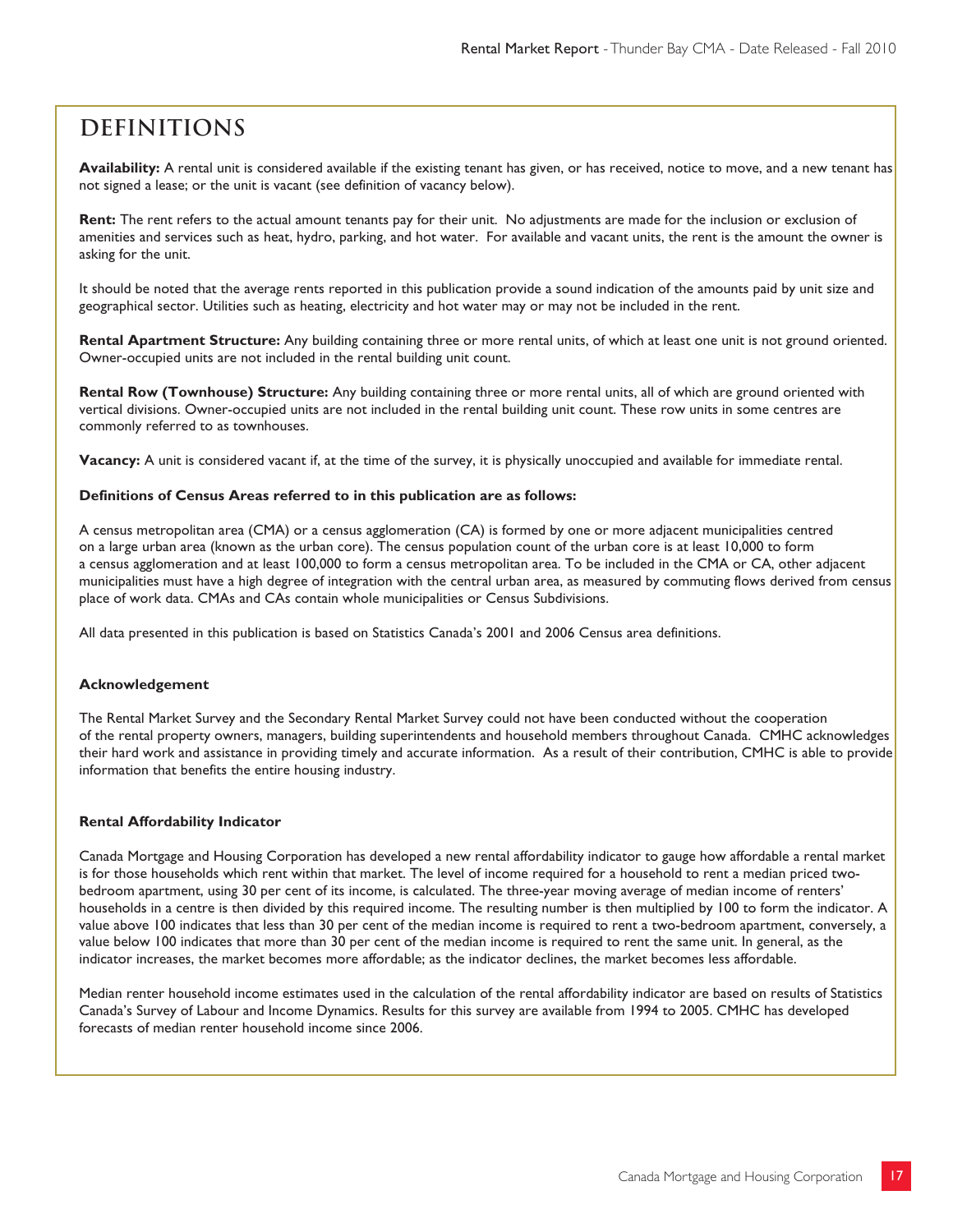# CMHC—Home to Canadians

Canada Mortgage and Housing Corporation (CMHC) has been Canada's national housing agency for more than 60 years.

Together with other housing stakeholders, we help ensure that the Canadian housing system remains one of the best in the world. We are committed to helping Canadians access a wide choice of quality, environmentally sustainable and affordable homes – homes that will continue to create vibrant and healthy communities and cities across the country.

For more information, visit our website at www.cmhc.ca

You can also reach us by phone at 1-800-668-2642 or by fax at 1-800-245-9274. Outside Canada call 613-748-2003 or fax to 613-748-2016.

Canada Mortgage and Housing Corporation supports the Government of Canada policy on access to information for people with disabilities. If you wish to obtain this publication in alternative formats, call 1-800-668-2642.

The Market Analysis Centre's (MAC) electronic suite of national standardized products is available for free on CMHC's website. You can view, print, download or subscribe to future editions and get market information e-mailed automatically to you the same day it is released. It's quick and convenient! Go to www.cmhc.ca/housingmarketinformation

For more information on MAC and the wealth of housing market information available to you, visit us today at www.cmhc.ca/housingmarketinformation

To subscribe to priced, printed editions of MAC publications, call 1-800-668-2642.

©2010 Canada Mortgage and Housing Corporation. All rights reserved. CMHC grants reasonable rights of use of this publication's content solely for personal, corporate or public policy research, and educational purposes. This permission consists of the right to use the content for general reference purposes in written analyses and in the reporting of results, conclusions, and forecasts including the citation of limited amounts of supporting data extracted from this publication. Reasonable and limited rights of use are also permitted in commercial publications subject to the above criteria, and CMHC's right to request that such use be discontinued for any reason.

Any use of the publication's content must include the source of the information, including statistical data, acknowledged as follows:

Source: CMHC (or "Adapted from CMHC," if appropriate), name of product, year and date of publication issue.

Other than as outlined above, the content of the publication cannot be reproduced or transmitted to any person or, if acquired by an organization, to users outside the organization. Placing the publication, in whole or part, on a website accessible to the public or on any website accessible to persons not directly employed by the organization is not permitted. To use the content of any CMHC Market Analysis publication for any purpose other than the general reference purposes set out above or to request permission to reproduce large portions of, or entire CMHC Market Analysis publications, please contact: the Canadian Housing Information Centre (CHIC) at mailto:chic@cmhc.gc.ca; 613-748-2367 or 1-800-668-2642.

For permission, please provide CHIC with the following information: Publication's name, year and date of issue.

Without limiting the generality of the foregoing, no portion of the content may be translated from English or French into any other language without the prior written permission of Canada Mortgage and Housing Corporation.

The information, analyses and opinions contained in this publication are based on various sources believed to be reliable, but their accuracy cannot be guaranteed. The information, analyses and opinions shall not be taken as representations for which Canada Mortgage and Housing Corporation or any of its employees shall incur responsibility.